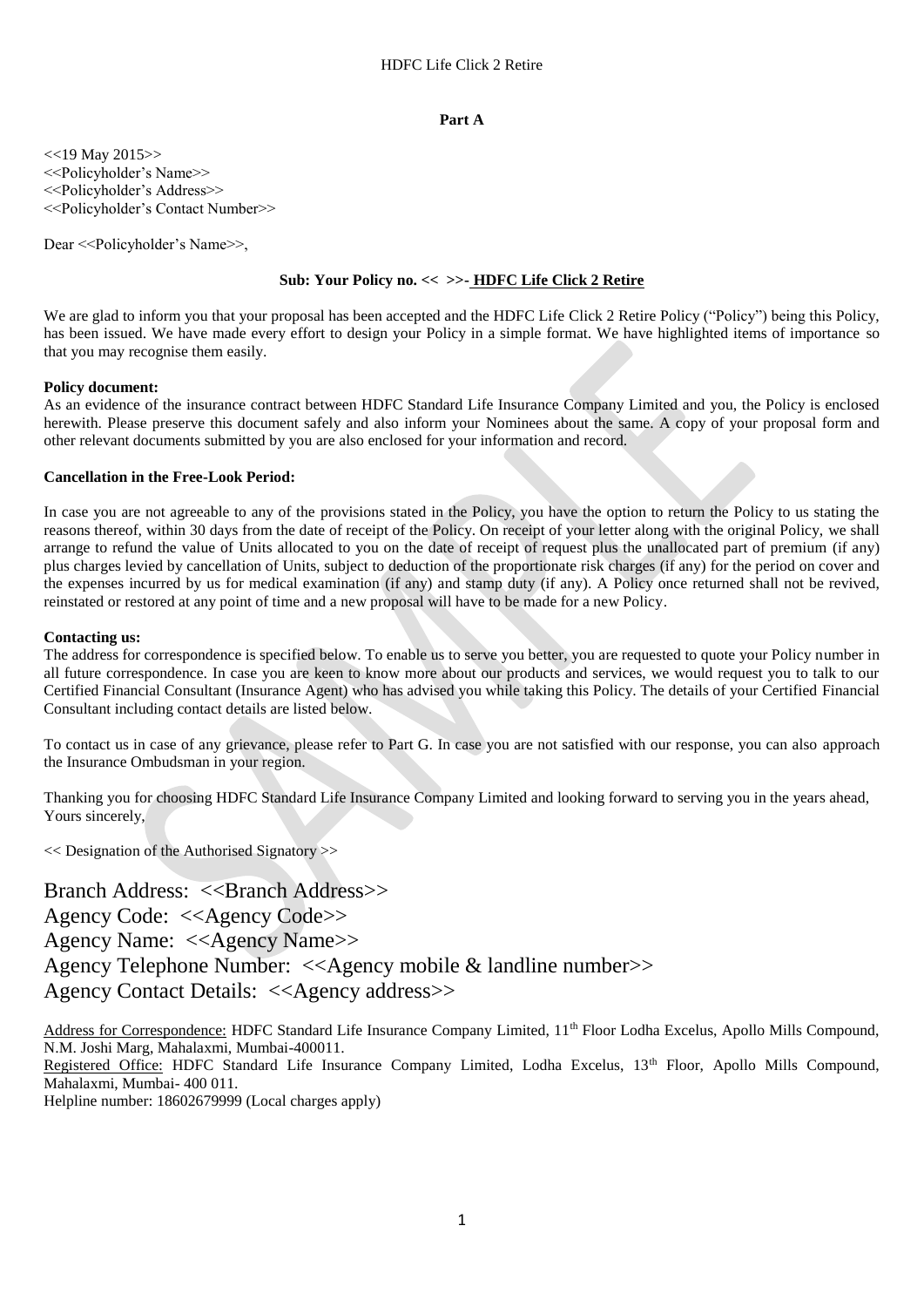## **POLICY DOCUMENT- HDFC Life Click 2 Retire**

#### **Unique Identification Number: <<101L108V02>>**

## **ALL UNIT LINKED POLICIES ARE DIFFERENT FROM TRADITIONAL INSURANCE POLICIES AND ARE SUBJECT TO DIFFERENT RISK FACTORS. IN THIS POLICY, THE INVESTMENT RISK IN THE INVESTMENT PORTFOLIO IS BORNE BY THE POLICYHOLDER.**

Your Policy is a single Premium paying non participating online Unit Linked Pension Policy. This document is the evidence of a contract between HDFC Standard Life Insurance Company Limited and the Policyholder as described in the Policy Schedule given below. This Policy is based on the proposal made by the within named Policyholder and submitted to the Company along with the required documents, declarations, statements, any response given to the Short Medical Questionnaire (SMQ) by the Life Assured, applicable medical evidence and other information received by the Company from the Policyholder, Life Assured or on behalf of the Policyholder("Proposal"). This Policy is effective upon receipt and realisation, by the Company, of the consideration payable as Single Premium under the Policy. This Policy is written under and will be governed by the applicable laws in force in India and all Premiums and Benefits are expressed and payable in Indian Rupees.

*Please note that this is a Unit Linked Pension Policy where a significant part of the benefits can only be taken in regular instalments and not as a lump sum amount as per the applicable laws including but not limited to Income Tax Act 1961.*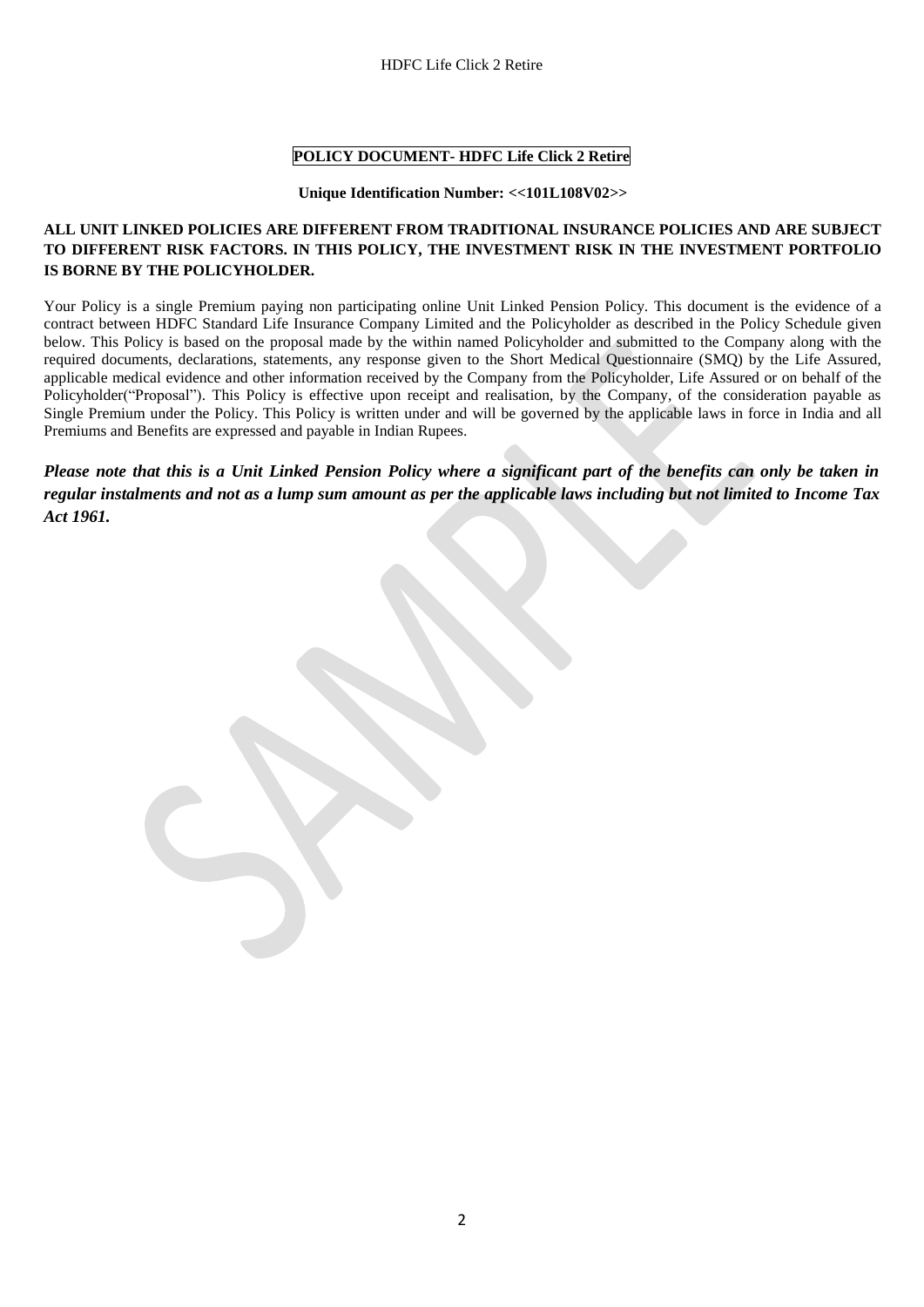## **POLICY SCHEDULE**

# Policy number: << >>

## **Client ID: << >>**

## **Policyholder Details**

| <b>Name</b>    |       |
|----------------|-------|
| <b>Address</b> | - - - |

## **Life Assured Details**

| <b>Name</b>             | $<<$ >>            |
|-------------------------|--------------------|
| Date of Birth           | $<<$ dd/mm/yyyy >> |
| Age on the Date of Risk | $<<$ >> years      |
| Commencement            |                    |
| <b>Age Admitted</b>     | $<<$ Yes/No>>      |

## **Policy Details**

| <b>Policy Details</b>                                                     |                                  |
|---------------------------------------------------------------------------|----------------------------------|
| Date of Commencement of Policy                                            | $<<$ Date>>                      |
| Date of Risk Commencement                                                 | $<<$ Risk Commencement Date $>>$ |
| Date of Issue/Inception of Policy                                         | $<<$ Issue Date>>                |
| <b>Sum Assured</b>                                                        | Nil                              |
| <b>Single Premium</b>                                                     | $\text{Rs.} \ll \gg$             |
| <b>Policy Term</b>                                                        | $<< 10$ , 15 to 35 >> years      |
| <b>Expiry Date of Lock-in Period</b>                                      | $<< 5$ years from RCD >>         |
| <b>Vesting Date</b>                                                       | $<<$ dd/mm/yyyy >>               |
| Policy issued on the basis of Short Medical<br><b>Questionnaire (SMQ)</b> | $<< \text{Yes/N0}$               |

## **Riders**

| <b>Rider Name</b>        | << >>                                   |
|--------------------------|-----------------------------------------|
| <b>Rider Term</b>        | $\langle \langle \rangle \rangle$ years |
| <b>Rider Sum Assured</b> | Rs. <                                   |

## **NOMINATION SCHEDULE**

| <b>Nominee's Name</b>                     | $<<$ Nominee-1 $>>$ | $<<$ Nominee-2 $>>$ |  |  |
|-------------------------------------------|---------------------|---------------------|--|--|
| <b>Date of Birth of Nominee</b>           | $<<$ dd/mm/yyyy >>  | $<<$ dd/mm/yyyy >>  |  |  |
| <b>Nomination Percentage</b>              | $<<$ >> %           | $<<$ >> %           |  |  |
| <b>Nominee's Address</b>                  | $<<$ >>             | $<<$ >>             |  |  |
| <b>Appointee's Name</b>                   |                     |                     |  |  |
| (Applicable where the Nominee is a minor) | $<<$ >>             |                     |  |  |
| Date of Birth of Appointee                | $<<$ dd/mm/yyyy >>  |                     |  |  |
| <b>Appointee's Address</b>                | $<<$ >>             |                     |  |  |

Signed at Mumbai on <<>>

## For HDFC Standard Life Insurance Company Limited

## Authorised Signatory

In case you notice any mistake, you may return the Policy document to us for necessary correction.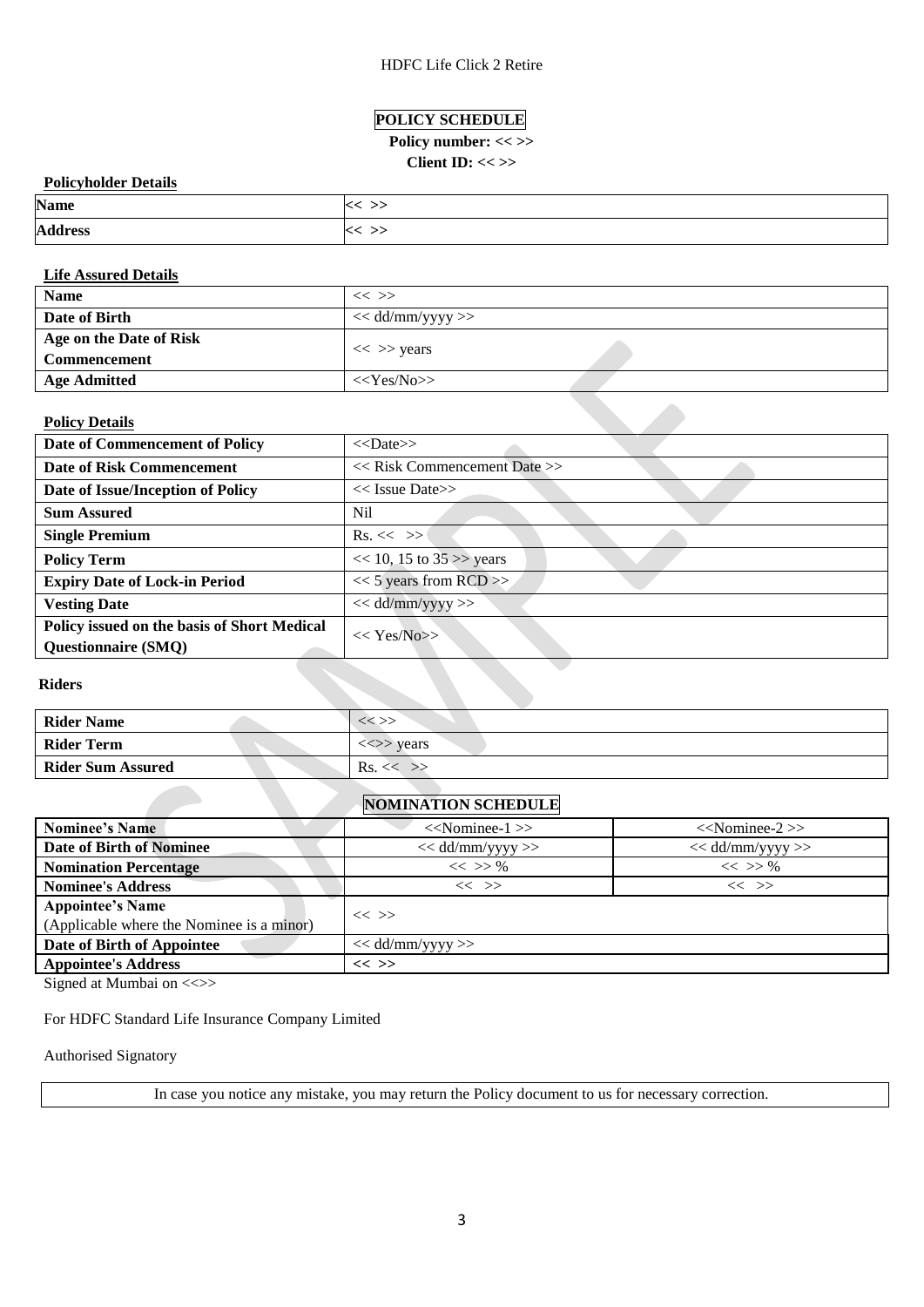## **SPACE FOR ENDORSEMENTS**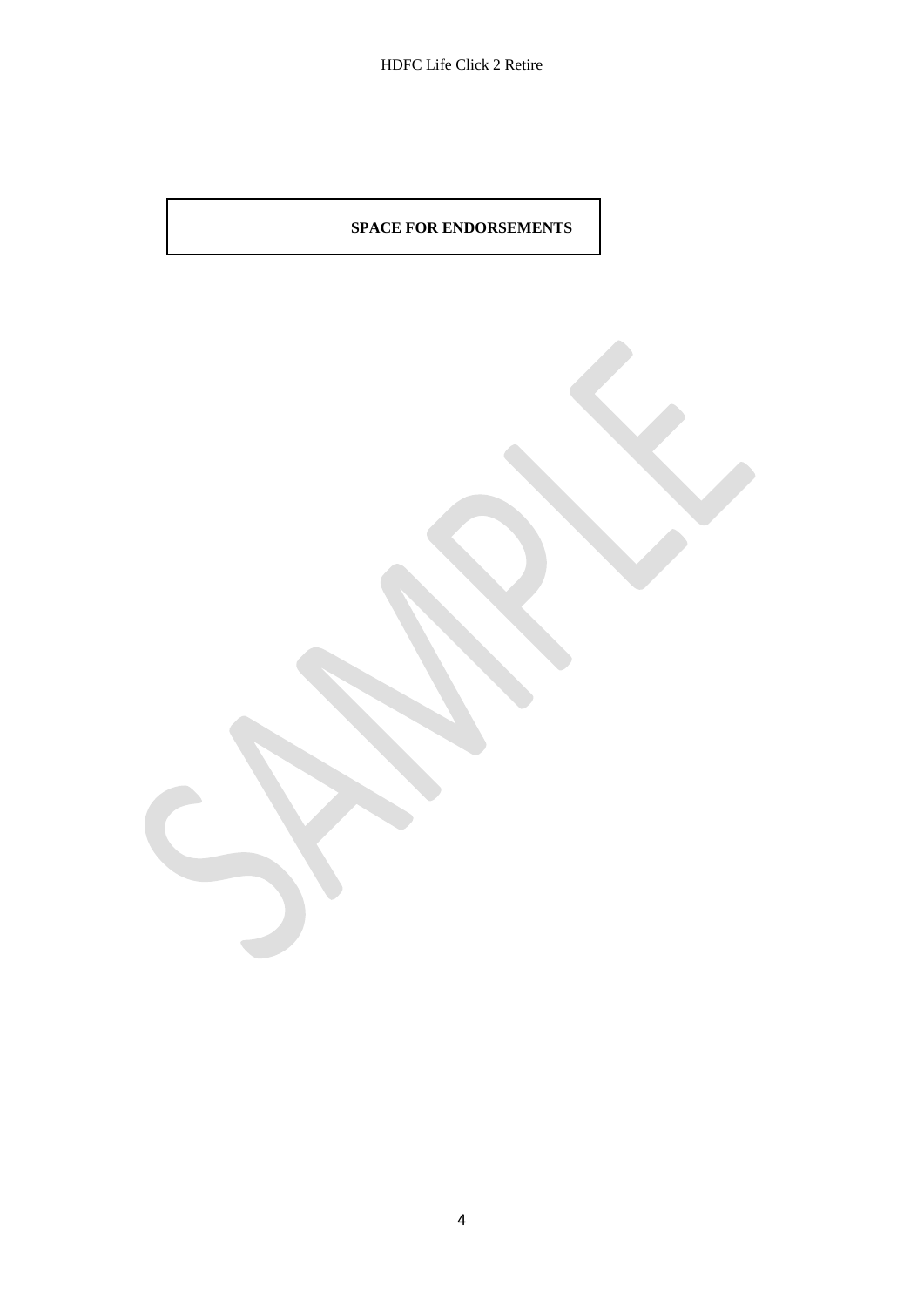#### **Part B**

In this Policy, the following definitions shall be applicable:

- 1) *Accumulation Period* means the period for which, under this policy, the Premium(s) remain invested in the Fund(s). 2) *Appointee –* means the person named by you and registered with us in accordance with the Nomination Schedule, who is authorised to receive the Death Benefit under this Policy on the death of the Life Assured while the Nominee is a minor.
- 3) *Assignee*  means the person to whom the rights and benefits under this Policy are transferred by virtue of assignment under Section 38 of the Insurance Act, 1938 as amended from time to time.
- 4) *Authority/ IRDAI* means Insurance Regulatory and Development Authority of India;
- 5) *Charges -* means or refers to Fund Management Charge, Investment Guarantee Charge, Miscellaneous Charge and Statutory Charge.
- 6) *Company, company, Insurer, Us, us, We, we, Our, our*  means or refers to HDFC Standard Life Insurance Company Limited.
- 7) *Cut-off time*  Is the time by which we must have accepted your instructions to invest in, or encash Units from a Fund, for us to invest in or encash Units at the associated valuation time. As per Regulations, the current Cut-off time is 3.00 p.m.
- *8) Date of Risk Commencement -* means the date, as stated in the Policy Schedule, on which the insurance coverage under this Policy commences.
- 9) *Fund(s)* means the Fund(s) earmarked by the Company for unit linked business and available to this product
- 10) *Fund House*: pension fund administrator who had transferred the accumulated pension pot of the Policyholder to HDFC Life **OROPS**
- 11) *Fund Value, Unit Fund Value* means the value obtained by multiplying the number of Units allocated to your Policy by the corresponding price of the Units.
- 12) *Life Assured* means the person as stated in the Policy Schedule on whose life the contingent events have to occur for the Benefits to be payable. The Life Assured may be the Policyholder.
- 13) *Nominee(s)-* means the person named by you and registered with us in accordance with the Nomination Schedule, who is authorized to receive the Death Benefit under this Policy, on the death of the Life Assured.
- 14) *Policyholder, You, you, your* means or refers to the Policyholder stated in the Policy Schedule.
- 15) *Policy Term*  means the term of the Policy as stated in the Policy Schedule.
- 16) *Premium* means an amount stated in the Policy Schedule, payable by you to us to secure the benefits under this Policy, excluding service tax or any other taxes, cesses or levies.
- 17) *Regulations* **–** means IRDAI (Linked Insurance Products) Regulations, 2013
- 18) *Surrender* means complete withdrawal/ termination of the entire Policy.
- 19) *Units* means a specific portion or a part of the underlying segregated unit linked Fund which is representative of the Policyholder's entitlement in such Funds i.e. the number of Units that are allocated basis applicable Unit Prices and amount of Premium net of Charges.
- 20) *Unit Price* means the Net Asset Value (NAV) per Unit of the investment linked Fund.
- 21) *Vesting Date –* means the date stated in the Policy Schedule, on which the Policy Term expires.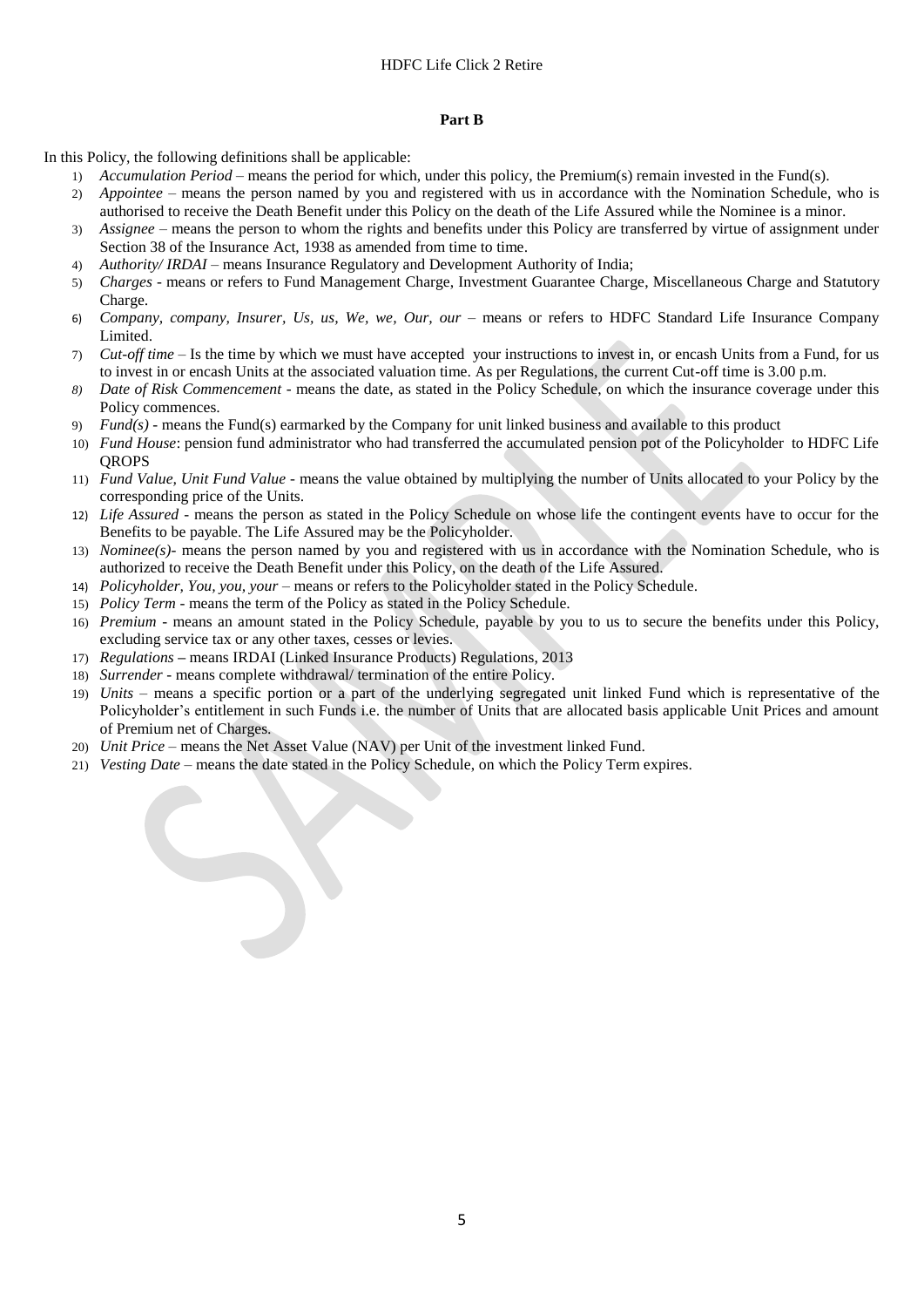### **Part C**

## **1. Benefits**

- (1) *Vesting Benefit –* Upon survival of the Life Assured till the Vesting Date the Vesting Benefit amount payable shall be the higher of the following:
	- i. Assured Vesting Benefit (as specified below), or
	- ii. Unit Fund Value

Assured Vesting Benefit = {101%+1%\*(Policy Term – Premium Paying Term<sup>1</sup>)}\* Premium paid

The Assured Vesting Benefit will be calculated based on the Policy Term chosen at the inception of the Policy.

- (2) On the Vesting Date the Policyholder may extend the Accumulation Period/deferment period. In case the Accumulation Period is extended, all benefits will remain unchanged.
- (3) *Death Benefit* Upon death of the Life Assured before the Vesting Date, the Death Benefit amount payable shall be the higher of the following:
	- (i). Assured Death Benefit (as specified below), or
	- (ii). Unit Fund value

Assured Death Benefit = 105% \* Premium paid

The Death Benefit is subject to the exclusions set out in Part F Clause 1 (Exclusions).

Upon the payment of the Vesting Benefit or the Death Benefit, whichever is earlier, the Policy terminates and no further Benefits are payable.

- (4) For details on the Annuitisation Provisions, please refer to Clause 8 in Part D.
- **2.** The recipients of Benefits under this Policy shall be as specified below:
	- (i) Death Benefit shall be payable to the registered Nominee(s), if the Policyholder and the Life Assured are the same; or to the Policyholder if the Life Assured is other than the Policyholder.
	- (ii) All other Benefits shall be payable to the Policyholder provided the Policyholder is alive.
	- (iii) In case of any unique situation or doubt the Company's decision will be final and binding.

## **3. Payment and cessation of Premiums**

(1) Where the Premium has been remitted otherwise than in cash, the application of the Premium received is conditional upon the realisation of the proceeds of the instrument of payment, including electronic mode.

## **4. Non-negative Claw-back Additions**

 $\overline{a}$ 

This will be as per relevant IRDAI guidelines issued from time to time. Currently, the applicable guideline is Section 37 (d) of the Regulations which states the following:

In the process to comply with the reduction in yield, the Company may arrive at specific non-negative claw-back additions, if any, to be added to the Unit Fund Value, as applicable, at various durations of time.

<sup>&</sup>lt;sup>1</sup> For a Single Pay policy, Premium Paying Term is equal to 1.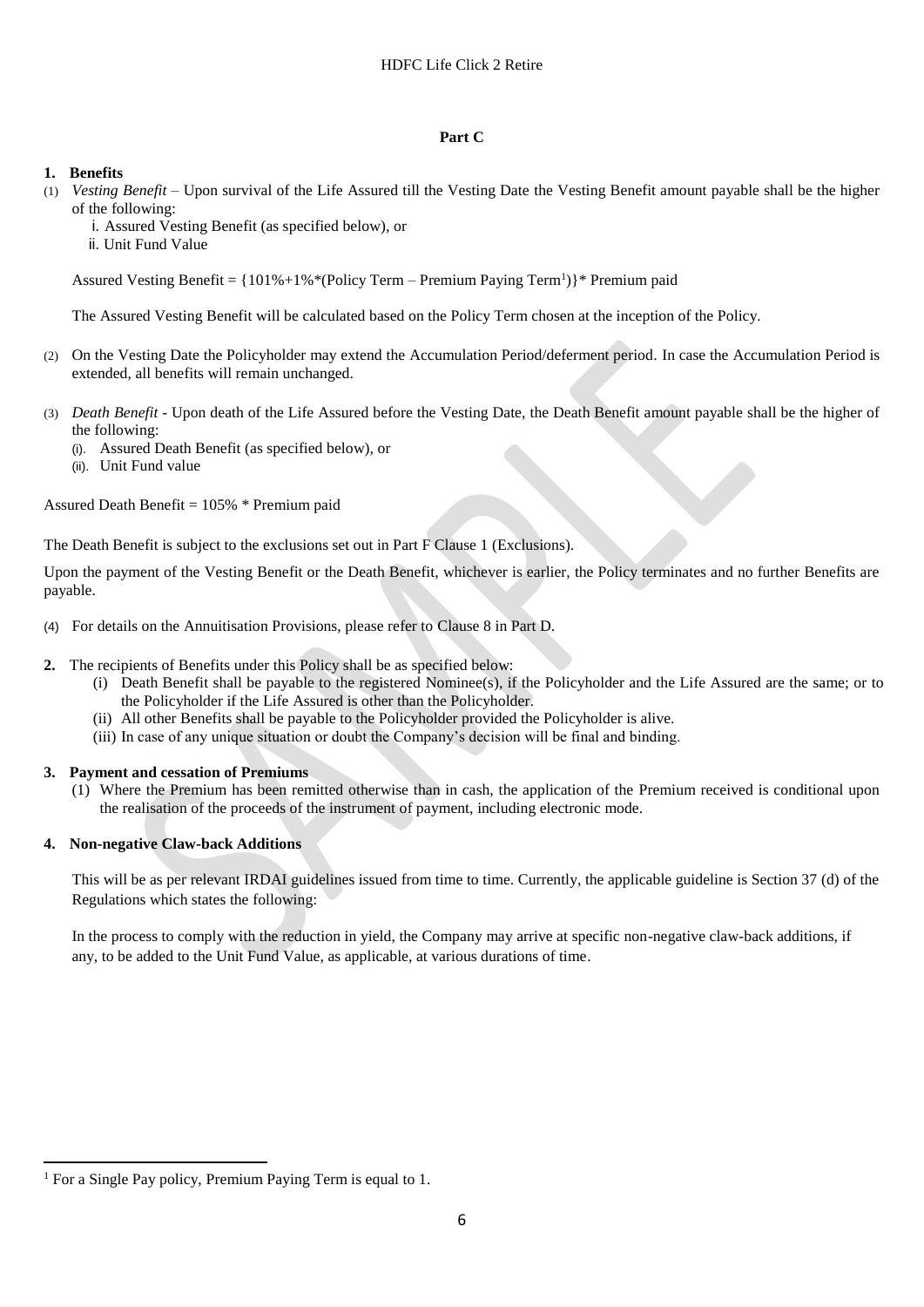### **Part D**

## **1. Policy Discontinuance and Revival**

Not applicable since this is a Single Premium Policy.

## **2. Surrender**

- (1) Policy may be surrendered at any time. Subject to Clause 8(3) the amount payable will be the Unit Fund Value on surrender less the Discontinuance Charge as specified in the Part E. If the Policy is surrendered before the completion of five Policy years, the amount will be moved to the Discontinued Policy Fund which will earn a minimum guaranteed interest rate as specified by the IRDAI. The current minimum guaranteed rate of interest specified by the IRDAI is 4% p.a. A Fund Management Charge at the rate of 0.50% p.a., charged daily, will be levied on the 'Discontinued Policy Fund'. This may be subject to change as notified by IRDAI from time to time.. The Fund Value corresponding to the Discontinued Policy Fund will be paid out on completion of the five year Lock-in Period.
- (2) If the Policy is surrendered on or after the completion of the five Policy years, the Fund Value will be payable immediately.
- (3) In case of death of the Life Assured before the Surrender Benefit has been paid, we will pay the amount in the Discontinued Policy Fund to the Nominee immediately on receipt of all relevant documents in support of the claim.
- (4) Once any surrender payment has been made, the Policy terminates and no further Benefits are payable.
- **3. Fund Switches**: Not Applicable
- **4. Partial Withdrawals:** Not Applicable
- **5. Single Premium Top-Up:** Not Applicable
- **6. Settlement Option:** Not Applicable
- **7. Premium Redirection:** Not applicable
- **8. Annuitisation Provisions:**

Where an annuity has to be purchased from the policy proceeds, this can be done by purchasing any annuity product offered by the Company at the time of the annuitisation of the proceeds.

The annuitisation provisions are set out below:

- (1) On Death The following options shall be available:
	- i. To utilise the Death Benefit, fully or partly, for purchasing an immediate annuity product from us at the then prevailing annuity rate offered; or
	- ii. To withdraw the entire Death Benefit.

(2) On Vesting – The following options shall be available:

- i. To commute to the extent allowed under the Income Tax laws and to utilise the residual amount to purchase an immediate annuity product from us at the then prevailing annuity rate offered;
- ii. To utilise the Vesting Benefit to purchase a single Premium deferred pension product from us;
- iii. To extend the Accumulation Period/deferment period within the same Policy with the same terms and conditions as the original policy provided the Policyholder/Life Assured is below the age of 55 years (as on the Vesting Date).

(3) On Surrender – The following options shall be available:

- i. To commute to the extent allowed under the Income Tax laws and to utilise the residual amount to purchase an immediate annuity from us at the then prevailing annuity rate offered; or
- i. To utilise the surrender benefit to purchase a single Premium deferred pension product from us.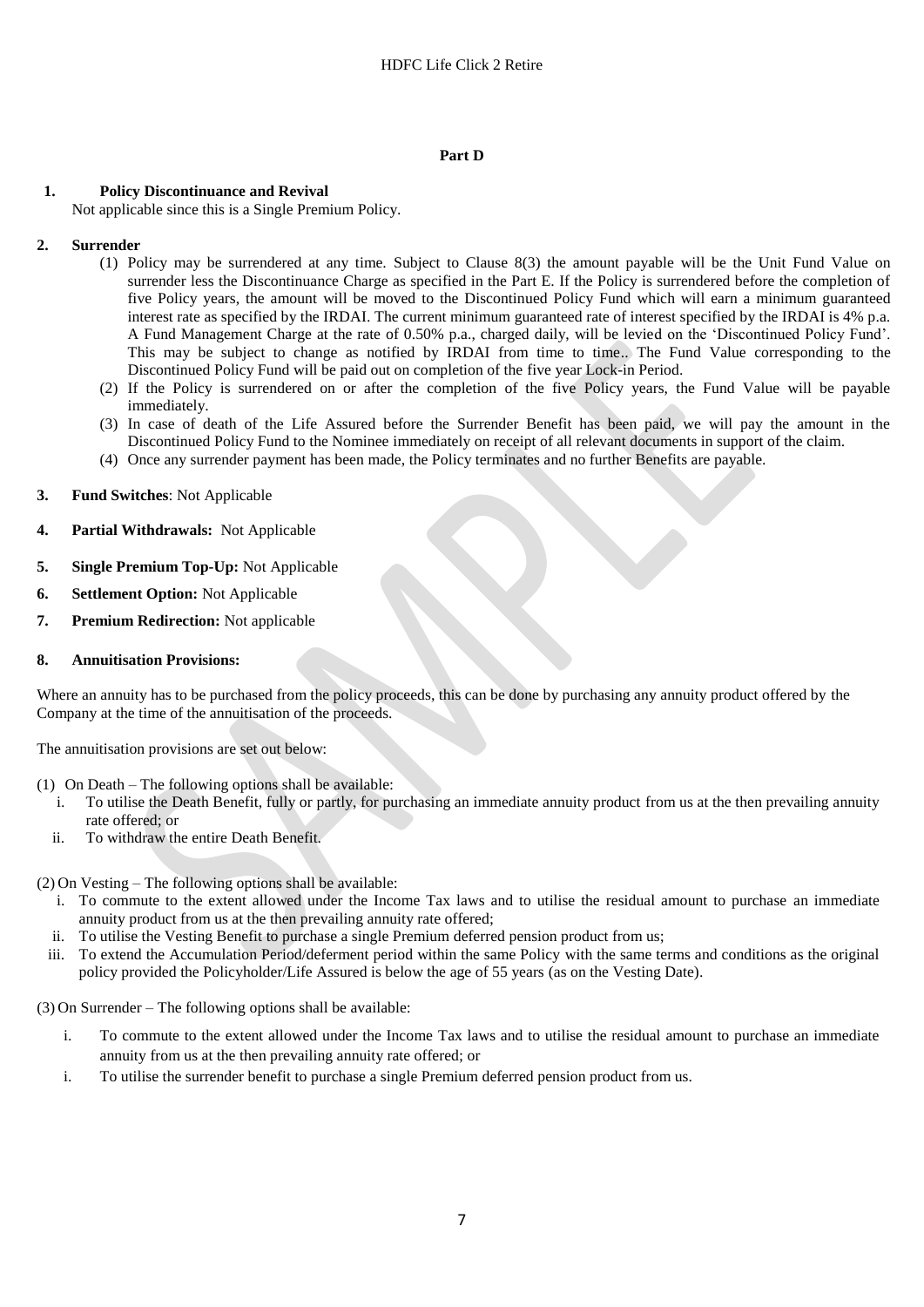#### **(5) Access to benefits/payout if this product is purchased as QROPS (Qualifying Recognized Overseas Pension Scheme), through transfer of UK tax relieved assets**

Notwithstanding anything stated under this document, the following terms & conditions shall apply to QROPS policyholders:

i) Benefits on Vesting

If this product is purchased as QROPS through transfer of UK tax relieved assets, access to benefits from policy proceeds both in the form of tax free commutation and Annuitisation, would be restricted till the Policyholder attains 55 years of age or vesting age, whichever is later

ii) Benefits on Surrender/Discontinuance

If this product is purchased as QROPS through transfer of UK tax relieved assets, access to benefits from policy proceeds both in the form of tax free commutation and Annuitisation, would be restricted till the Policyholder attains 55 years of age or the end of the lock-in period whichever is later

iii) Cancellation in the Free-Look Period

If this product is purchased as QROPS through transfer of UK tax relieved assets, the proceeds from cancellation in free look period shall only be transferred back to the Fund House from where the money was received.

## **9. Loans**

There is no facility of loan available from us under this Policy.

### **10. Alterations**

No alterations are permissible under the Policy except change in Frequency of Premium Payment. Alteration in the Frequency of Premium Payment may lead to a change in the Premium.

### **11. Free Look Cancellation**

In case you are not agreeable to any of the provisions stated in the Policy, you have the option to return the Policy to us stating the reasons thereof, within 30 days from the date of receipt of the Policy. On receipt of your letter along with the original Policy document, we shall arrange to refund the value of Units allocated to you on the date of receipt of request plus the unallocated part of premium (if any) plus charges levied by cancellation of Units, subject to deduction of the proportionate risk charges (if any) for the period on cover and the expenses incurred by us for medical examination (if any) and stamp duty (if any). A Policy once returned shall not be revived, reinstated or restored at any point of time and a new proposal will have to be made for a new Policy.

### **12. Change of address and contact details**

In case of change of address, the Policyholder is required to provide timely intimation to the Company supported by the required address proofs to enable the Company to carry out the change of address in its systems. The onus of intimation of change of address lies with the Policyholder. An updated contact detail of the Policyholder will ensure that correspondences from the Company are correctly addressed to the Policyholder at the latest updated address.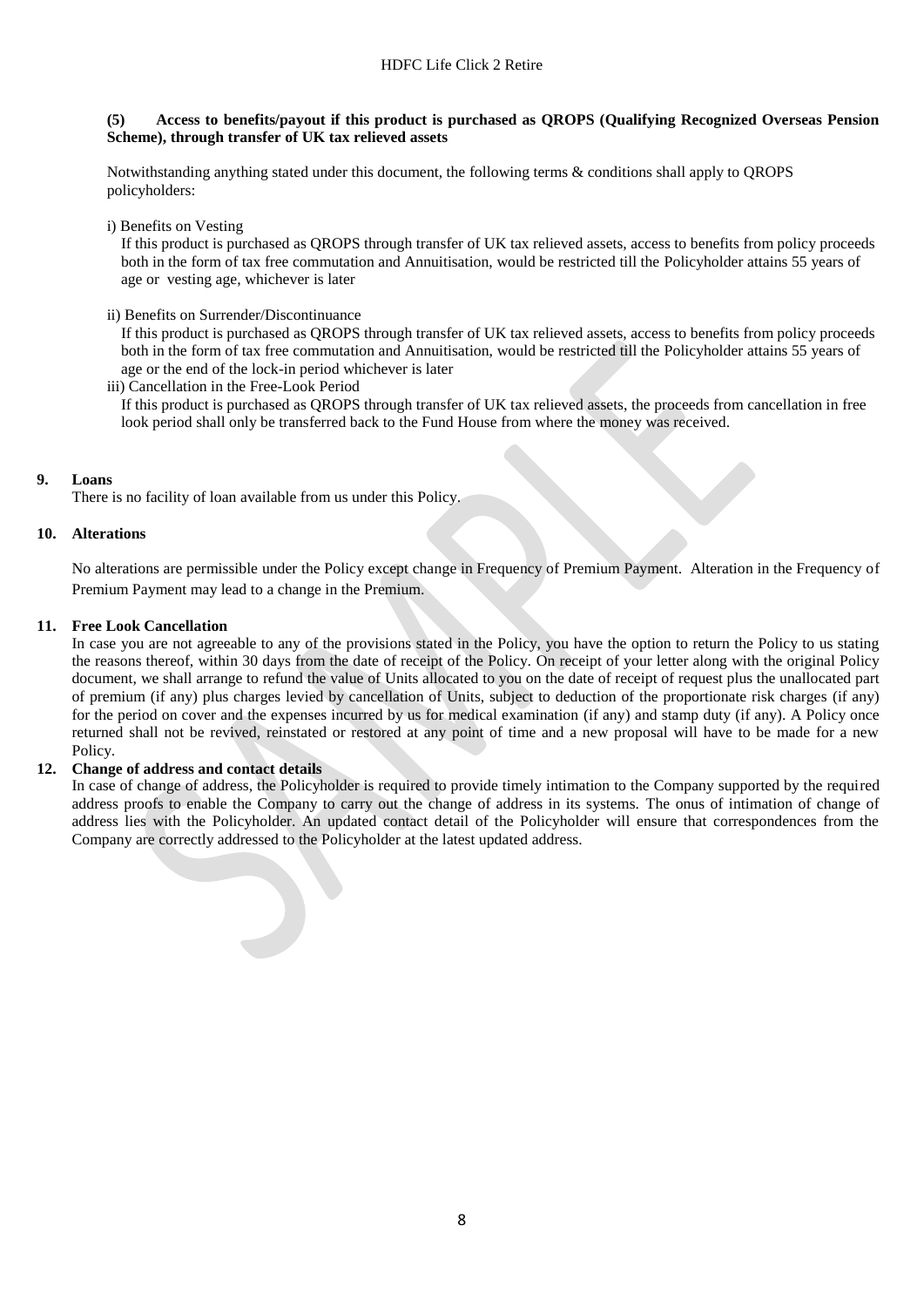#### **Part E**

#### **1. Charges:**

We reserve the right to review our charging structure (except Premium Allocation and Mortality Charge) at any time, subject to prior approval by IRDAI.

(1) Premium Allocation Charge:

Nil

This charge is guaranteed for the entire policy term.

(2) Fund Management Charge:

The Fund Management Charge is 1.35 % p.a. of the Fund Value, which will be charged daily. This charge can be increased to the maximum cap as allowed by IRDAI, subject to prior approval from IRDAI. Currently, this maximum cap on this charge is 1.35%.

The Fund Management Charge for Discontinued Policy Fund shall be 0.50% p.a.

(3) Policy Administration Charge:

Nil

This charge may be increased to a maximum of Rs 500 per month, subject to prior approval from IRDAI.

#### (4) Mortality Charge**:**

Nil

This charge is guaranteed for the entire policy term.

#### (5) Discontinuance Charge:

Nil

This charge can be increased to the maximum cap as allowed by IRDAI, subject to prior approval from IRDAI.

### (6) Investment Guarantee Charge:

| <b>Fund</b>                                                     | <b>Investment Guarantee</b><br><b>Charge</b> |  |
|-----------------------------------------------------------------|----------------------------------------------|--|
| Pension Equity Plus Fund : SFIN - ULIF06001/04/14PenEqPlsFd101  | $0.50\%$ p.a.                                |  |
| Pension Income Fund: SFIN - ULIF06101/04/14PenIncFund101        | $0.50\%$ p.a.                                |  |
| Pension Conservative Fund : SFIN - ULIF06201/04/14PenConsvFd101 | $0.10\%$ p.a.                                |  |

This charge is charged daily, and is a percentage of the Unit Funds. This charge is charged only while the Policy is in-force and is also applicable during the accumulation period/ deferment period and is not charged on the 'Discontinued Policy Fund'. This charge can be increased to the maximum cap allowed by IRDAI, subject to prior approval from IRDAI. Currently, the maximum cap on this charge is 0.50% p.a.

(7) Miscellaneous Charge:

A Miscellaneous Charge of Rs 250 shall be levied for any Policy alterations within the contract, as per Section 35 (j) of Regulations. However, if the request is executed through the company's web portal the Policyholder will be charged Rs 25 per request.

The charge may be increased subject to prior approval from IRDAI and is subject to a cap of Rs 500.

#### (8) Statutory Charge:

Statutory Charges shall be levied as determined by the Government of India in accordance with applicable legislation.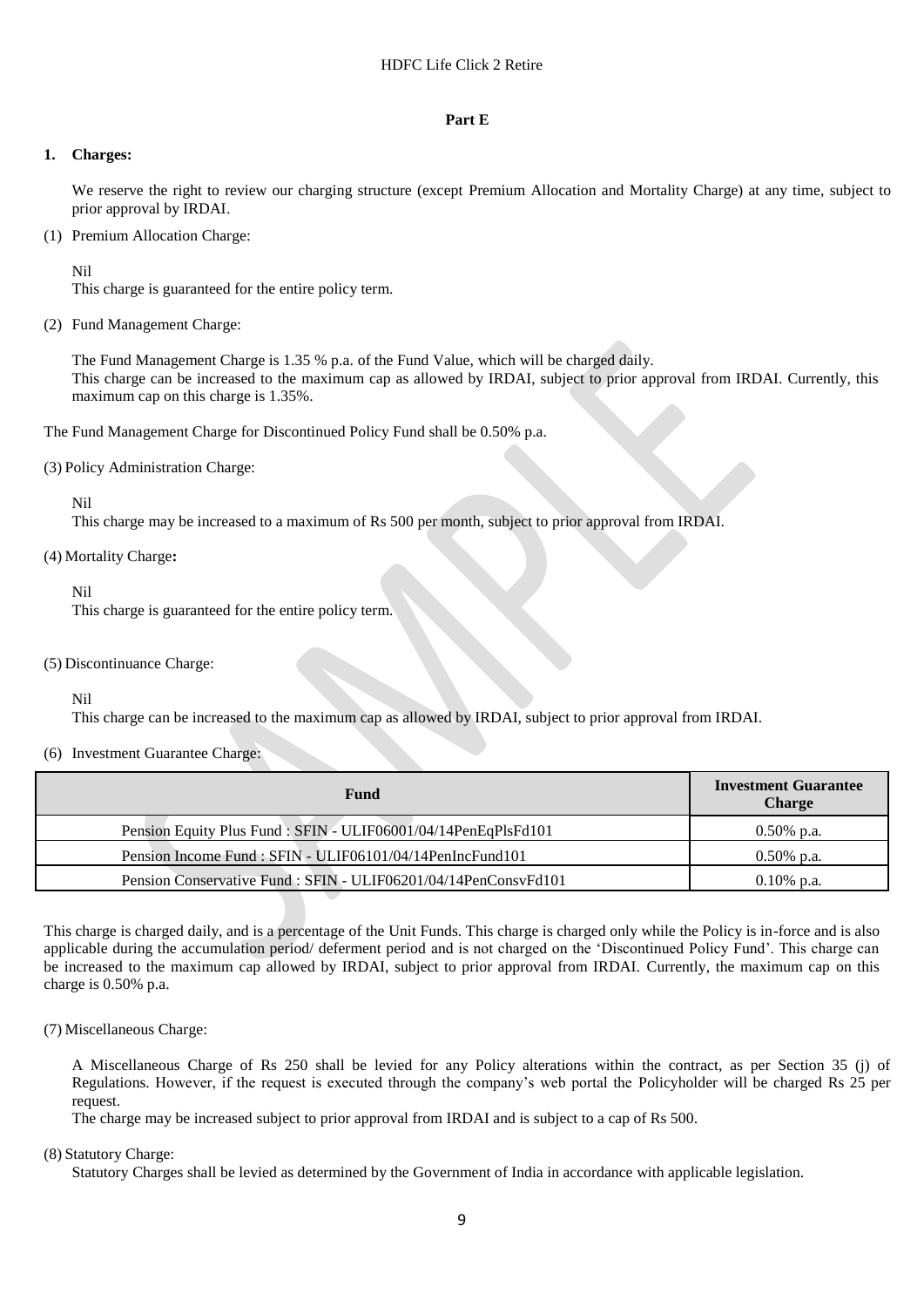- (9) Premium Redirection Charge: Not Applicable
- (10)Switching Charge: Not Applicable
- (11)Partial Withdrawal Charge: Not Applicable

## **2. Investment Policy**

Each Fund has its own investment policy, based on asset allocation between equity, debt and money market instruments. The allocation between the Funds are solely determined by us and depend upon the Policy Term chosen at inception and the Policy year.

In the event of vesting being postponed, the total Fund Value as on original Vesting Date will be transferred to the Pension Conservative Fund. The monies will remain invested in the Pension Conservative Fund till the revised Vesting Date.

The following funds are available under this product:

## i. **Pension Equity Plus Fund**

The Pension Equity Plus Fund aims at least 80% of the equity exposure to be limited to Nifty constituent stocks at any point in time and the balance of the equity exposure in non-Nifty constituent stocks.

## ii. **Pension Income Fund**

The Pension Income Fund aims to provide superior returns through investments in high credit quality Debt instruments while maintaining an optimal level of interest rate risk. In addition up to 20% of the Fund may be invested in cash and Money Market Instruments, Liquid Mutual Funds and Deposits to facilitate the day-to-day running of the Fund. Fund management would involve continual monitoring and credit evaluations with rigorous buy and sell disciplines to maximize upside potential and manage downside risk.

## iii. **Pension Conservative Fund**

The Pension Conservative Fund is a pure Debt Fund which invests in Government securities, high grade Fixed Income Instruments, Liquid Mutual Fund and Money Market Instruments. The fund aims to deliver stable returns by investing in the short end of the yield curve to limit the volatility and risk of the Fund.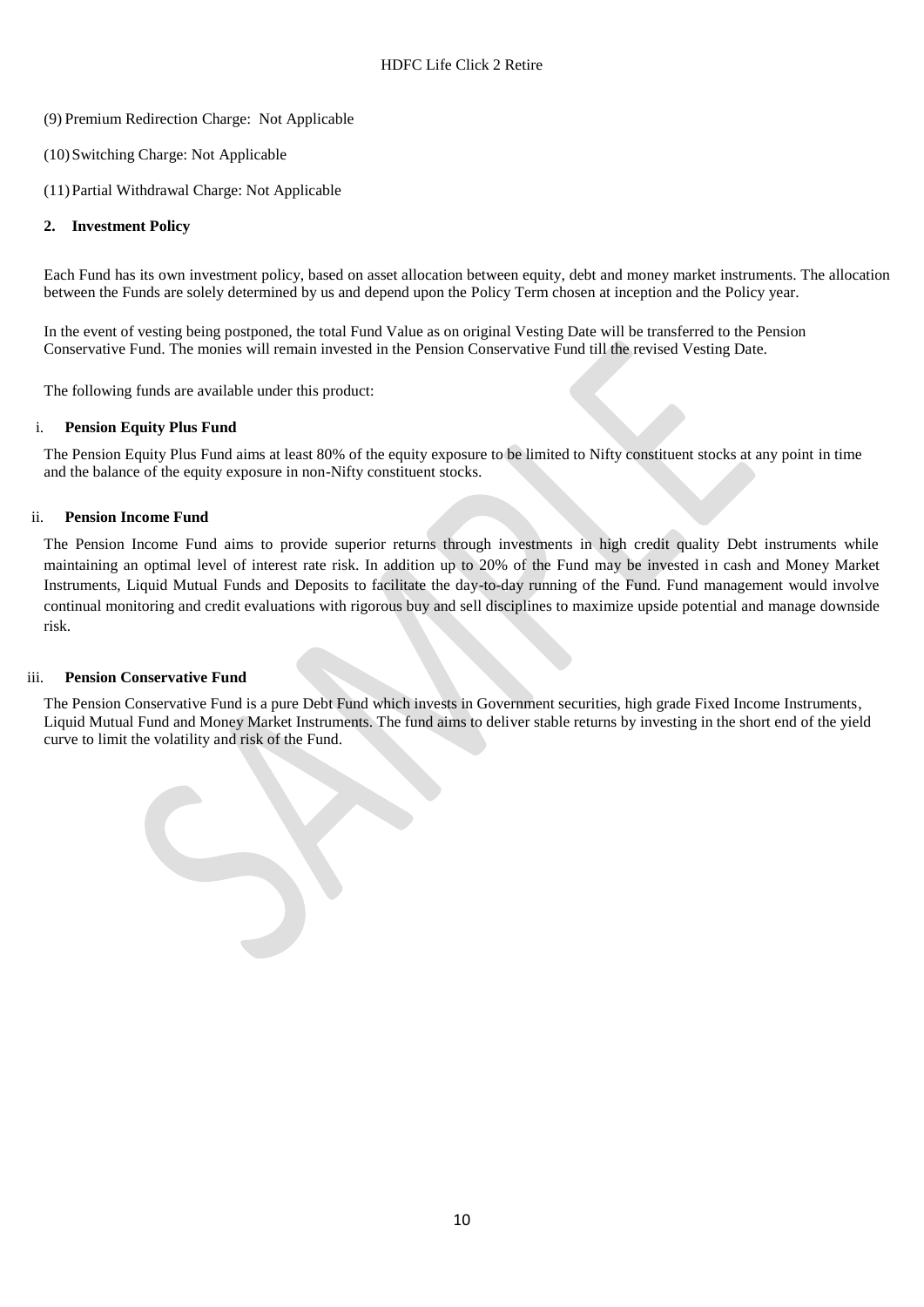During the Policy term, the Premium would be invested in Pension Equity Plus Fund and Pension Income Fund. The proportions of assets to be invested in the Pension Equity Plus Fund are stated in the 'Equity Backing Ratio' table given below. The balance assets shall be invested in the Pension Income Fund.

| Allocation in Pension Equity Plus Fund - "Equity Backing Ratio" |       |         |           |           |           |        |
|-----------------------------------------------------------------|-------|---------|-----------|-----------|-----------|--------|
| Policy Year↓/PolicyTerm→                                        | 10    | $15-19$ | $20 - 24$ | $25 - 29$ | $30 - 34$ | 35     |
|                                                                 | 30%   | 40%     | 50%       | $60\%$    | 70%       | $80\%$ |
| $\mathbf{2}$                                                    | 24%   | 36%     | 46%       | 57%       | 67%       | 77%    |
| 3                                                               | 18%   | 32%     | 43%       | 54%       | 64%       | 74%    |
| $\overline{4}$                                                  | 12%   | 28%     | 40%       | 51%       | 61%       | 72%    |
| $\overline{5}$                                                  | 6%    | 24%     | 36%       | 48%       | 58%       | 69%    |
| $\sqrt{6}$                                                      | $0\%$ | 20%     | 33%       | 45%       | 56%       | 66%    |
| $\overline{7}$                                                  | $0\%$ | 16%     | 30%       | 42%       | 53%       | 64%    |
| 8                                                               | $0\%$ | $12\%$  | 26%       | 39%       | 50%       | 61%    |
| $\overline{9}$                                                  | $0\%$ | $8\%$   | 23%       | 36%       | 47%       | 58%    |
| $\overline{10}$                                                 | $0\%$ | 4%      | 20%       | 33%       | 44%       | 56%    |
| 11                                                              |       | 0%      | 16%       | 30%       | 42%       | 53%    |
| 12                                                              |       | 0%      | 13%       | 27%       | 39%       | 50%    |
| 13                                                              |       | $0\%$   | 10%       | 24%       | 36%       | 48%    |
| 14                                                              |       | 0%      | 6%        | 21%       | 33%       | 45%    |
| 15                                                              |       | 0%      | 3%        | 18%       | 30%       | 42%    |
| 16                                                              |       | $0\%$   | 0%        | 15%       | 28%       | 40%    |
| 17                                                              |       | 0%      | $0\%$     | 12%       | 25%       | 37%    |
| 18                                                              |       | 0%      | $0\%$     | 9%        | 22%       | 34%    |
| 19                                                              |       | 0%      | $0\%$     | 5%        | 19%       | 32%    |
| $20\,$                                                          |       |         | $0\%$     | 3%        | 16%       | 29%    |
| 21                                                              |       |         | $0\%$     | 0%        | 14%       | 26%    |
| $22\,$                                                          |       |         | $0\%$     | $0\%$     | 11%       | 24%    |
| $23\,$                                                          |       |         | $0\%$     | $0\%$     | $8\%$     | 21%    |
| $24\,$                                                          |       |         | $0\%$     | 0%        | 5%        | 18%    |
| 25                                                              |       |         |           | 0%        | 2%        | 16%    |
| 26                                                              |       |         |           | 0%        | $0\%$     | 13%    |
| $27\,$                                                          |       |         |           | 0%        | $0\%$     | 10%    |
| 28                                                              |       |         |           | $0\%$     | $0\%$     | $8\%$  |
| 29                                                              |       |         |           | 0%        | $0\%$     | 5%     |
| 30                                                              |       |         |           |           | $0\%$     | 2%     |
| 31                                                              |       |         |           |           | $0\%$     | $0\%$  |
| 32                                                              |       |         |           |           | $0\%$     | $0\%$  |
| 33                                                              |       |         |           |           | $0\%$     | $0\%$  |
| 34                                                              |       |         |           |           | 0%        | 0%     |
| 35                                                              |       |         |           |           |           | 0%     |

### **3. Investment in Derivatives**

All the above Fund(s) may also invest in Interest Rate derivatives such as Interest Rate Swaps, Forward Rate agreements and such other derivative instruments as may be introduced from time to time in the markets for the purpose of hedging and portfolio yield enhancement and other uses as may be permitted under the IRDAI regulations and guidelines (INV-GLN-008-2004-05).

**4.** Unit Prices will be published on the Company's website, on the Life Insurance Council's Website and in leading national dailies

**5.** The Unit Price of a unit linked Fund shall be computed as: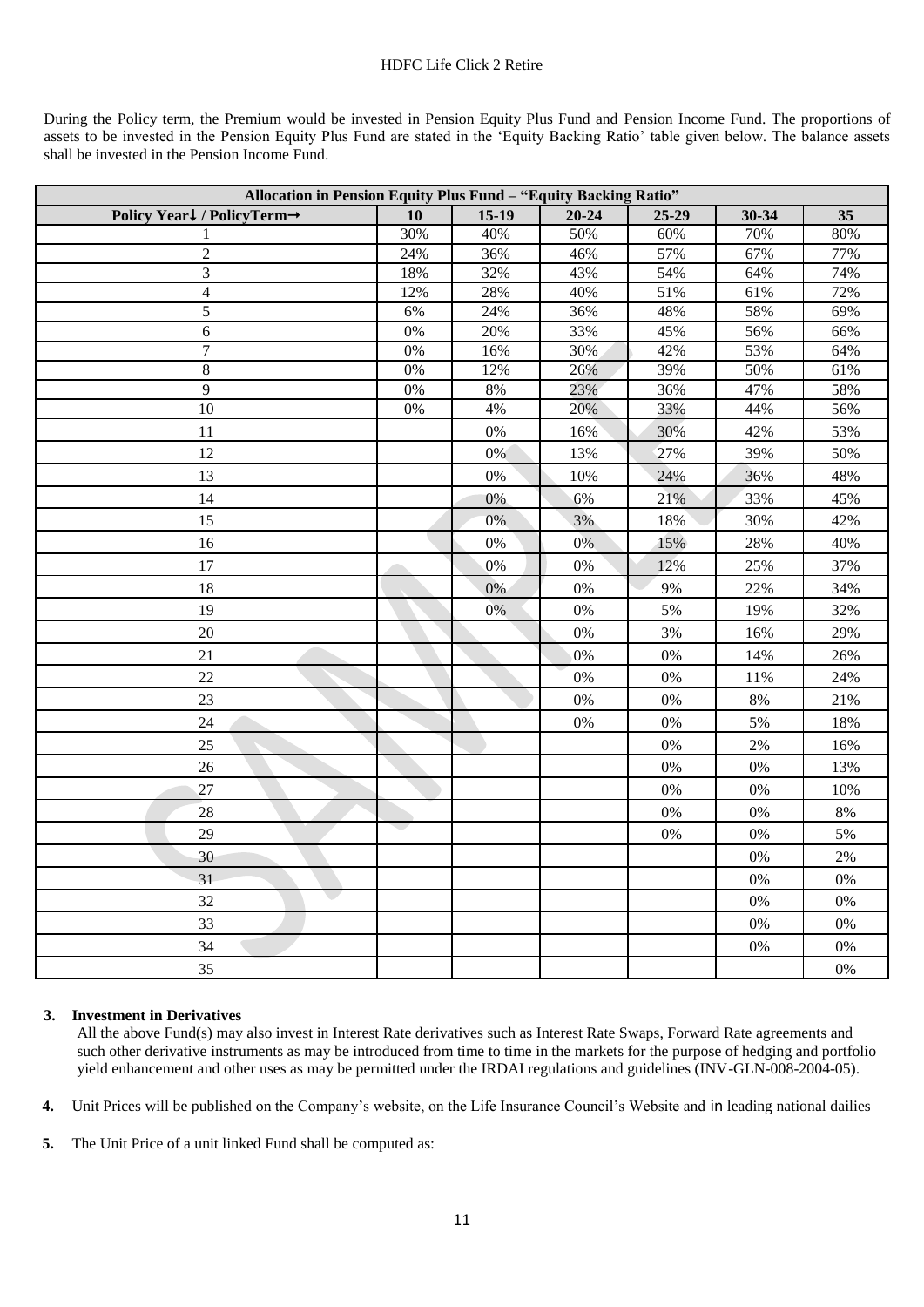- Market Value of investment held by the Fund plus the value of any current assets less the value of any current liabilities & provisions, if any, divided
- By the number of Units existing at the valuation date (before any Units are redeemed or created)

The resulting price will be rounded to the nearest Re. 0.0001.

- **6.** Your Premium is utilised to purchase Units of investment linked Funds for the Policy. In any investment linked Fund, all Units are of equal value. You will not hold the Units directly and the assets of each Fund will belong to us.
- **7.** The assets that the Funds invest in will be selected by us at our sole discretion at all times.
- **8.** We may close, withdraw, modify, split or combine Fund(s) or introduce new Funds with prior approval from the Insurance Regulatory and Development Authority of India, if required. 'Withdraw' means no further payments will be accepted into the Fund, while any existing Units held in the Fund will continue to be allocated. 'Close' means we will encash all the Units, which exist for a Fund and terminate the Fund.
- **9.** Where we close or withdraw a Fund, we will notify you, three months in advance that, we will switch any existing units in that Fund ('original fund') and / or apply any future Premiums which would have been applied to that original Fund to another Fund that has, in our opinion, the closest investment objectives to the original Fund. During the three month notice period, you can switch to any other available Fund.
- **10.** We will not allocate Units in any investment-linked Fund unless assets equivalent to those Units are added at the same time to the Fund. We will also not withdraw assets from any such Fund (except to meet the deductions described below in this Clause) unless Units equivalent to those assets are cancelled at the same time. Units will only be cancelled in any such Fund under the terms as specified in this Part E, and assets equivalent to the cancelled Units will be withdrawn from the same Fund at the same time.
- **11.** We will add the income from the assets of the original Fund to another Fund that has, in our opinion, the closest investment objectives to the original Fund.
- **12.** We can deduct from the assets of an investment linked Fund the amounts that are required to cover:
	- i. expenses, taxes and statutory duties in respect of or due to the buying and selling of units;
	- ii. part or all of any tax, statutory levy or other statutory/regulatory charge on us allocated to the Fund; and
	- iii. the applicable Charges.

## **13. Risks of Investment in the Fund:**

- a) The Premiums paid in the linked insurance Policies are subject to investment risks associated with capital markets and the Unit Prices may go up or down based on the performance of the Fund and factors influencing the capital market and you are solely responsible for the decisions made.
- b) HDFC Standard Life Insurance Company Limited is only the name of the Insurance Company and HDFC Life Click 2 Retire is only the name of the linked insurance product and does not, in any way, indicate the quality of the product or its future prospects or the returns.
- c) The Funds offered under this Policy are the names of the Funds and do not in any way indicate the quality of the Funds, their future prospects or the returns.
- d) There is no assurance that the objectives of the Funds will be achieved.
- e) The past performance of the Funds does not indicate the future performance of these Funds.

## **14. Applicability of Unit Prices**

(1) The allocation and redemption of Units for various transactions would be at the Unit Prices as described below:

| <b>Type of Transaction</b>                                                                             | <b>Applicable Unit Prices</b><br>(Where transaction is received before Cut-off time)                                                                                                                     |  |
|--------------------------------------------------------------------------------------------------------|----------------------------------------------------------------------------------------------------------------------------------------------------------------------------------------------------------|--|
| Single Premium deposit received by way of local cheque or<br>pay order or demand drafts payable at par | Unit Price of the date of commencement of the Policy                                                                                                                                                     |  |
| Single Premium deposit received by way of outstation<br>cheque                                         | Unit Price of the date of commencement of the Policy or date of<br>realisation of the amount by the Company, whichever is later.                                                                         |  |
| Partial Withdrawal (if applicable)<br>Fund Switch (if applicable)<br>٠                                 | Unit Price of the date of receipt of the request.                                                                                                                                                        |  |
| Free Look Cancellation<br>Death Claim                                                                  | Unit Price of the date of receipt of the request or intimation of claim.<br>(Intimation for the purpose of claim must be in writing or any other<br>manner as decided by the Company from time to time). |  |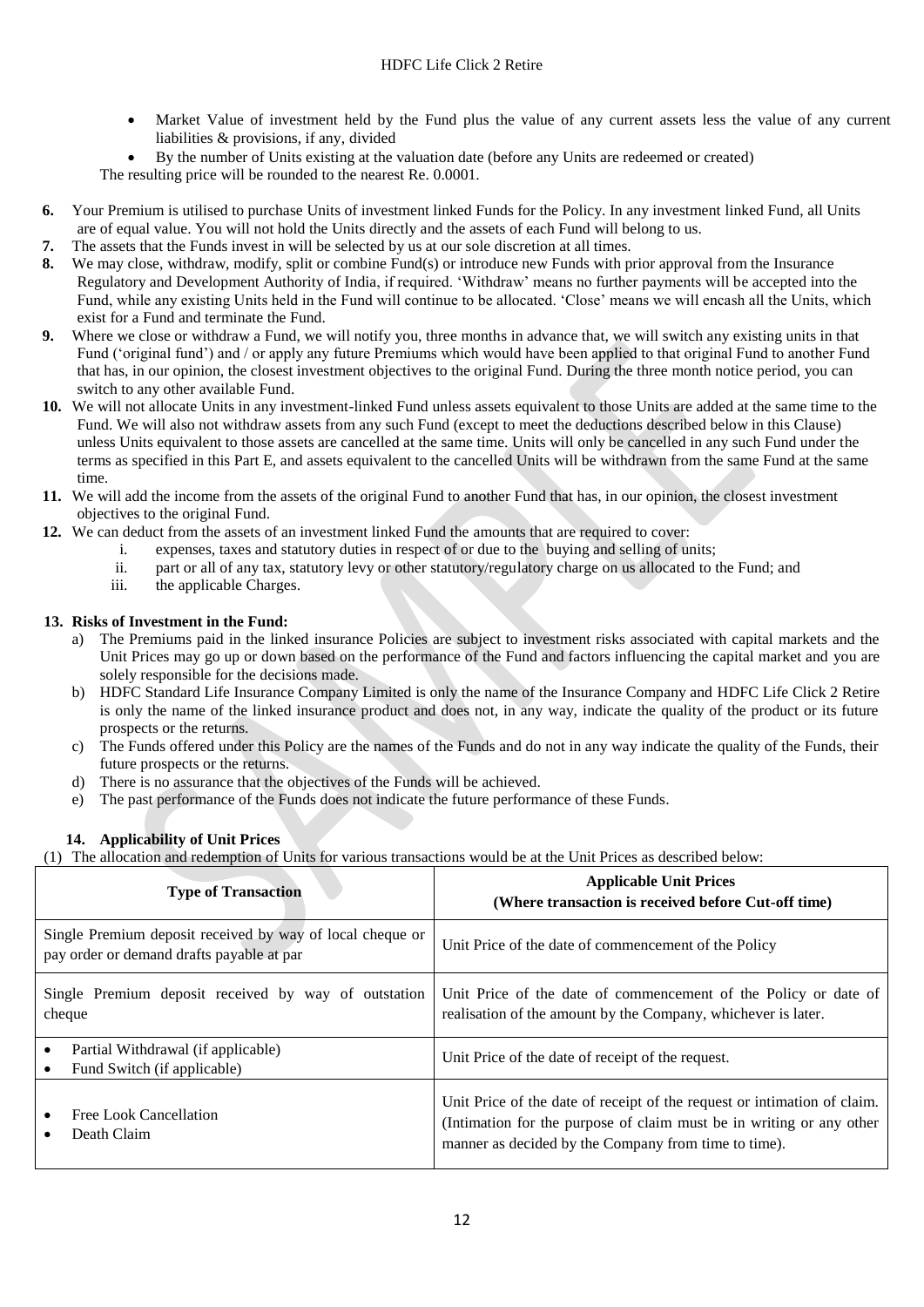| <b>Type of Transaction</b>               | <b>Applicable Unit Prices</b><br>(Where transaction is received before Cut-off time) |
|------------------------------------------|--------------------------------------------------------------------------------------|
| Surrender                                | Unit Price of date of receipt of the request.                                        |
| Transfer to the Discontinued Policy Fund | Unit Price of the date of Policy discontinuance.                                     |
| Charges                                  | Unit Prices of the effective date the Charges are deducted.                          |

(2) If the transaction request is received after the Cut-off time prescribed by IRDAI (current cut-off time is 3 p.m.), then Unit Prices of the next date or in case of prepayment of renewal Premium, Unit Price of the due date, shall be applicable.

(3) If the same day or the next day or the transaction due date is not a valuation date, then we shall apply the Unit Price of the next immediate valuation date.

- (4) The Units allocated shall be reversed in case of the non-realisation of the Premium amount.
- (5) We shall follow norms stated above for any transactions which are not specifically mentioned herein but involve allocation and redemption of Units.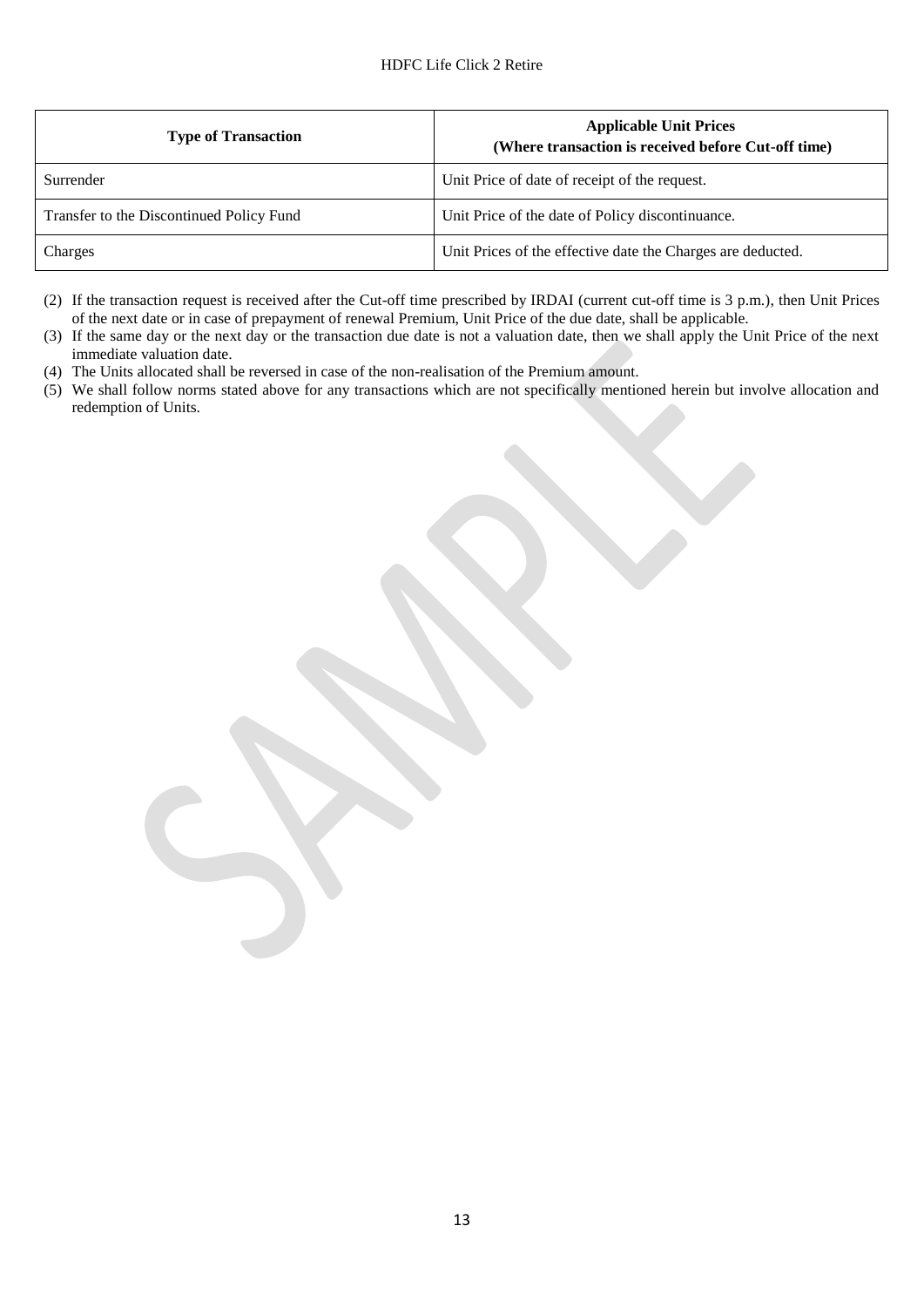| <b>APPENDIX-1</b><br><b>Investment Pattern in tabular format</b> |                                  |                                                                                                                                                                    |                                                                                                                          |                                                                                                             |                          |                                                                        |
|------------------------------------------------------------------|----------------------------------|--------------------------------------------------------------------------------------------------------------------------------------------------------------------|--------------------------------------------------------------------------------------------------------------------------|-------------------------------------------------------------------------------------------------------------|--------------------------|------------------------------------------------------------------------|
| <b>FUND COMPOSITION</b>                                          |                                  |                                                                                                                                                                    |                                                                                                                          |                                                                                                             |                          |                                                                        |
|                                                                  |                                  |                                                                                                                                                                    | <b>ASSET CLASS</b>                                                                                                       |                                                                                                             |                          |                                                                        |
| <b>FUND</b><br><b>NAME</b>                                       | <b>SFIN</b>                      | <b>Details</b>                                                                                                                                                     | <b>Money</b><br><b>Market</b><br>Instruments,<br>Cash<br>$\boldsymbol{\&}$<br><b>Deposits</b><br><b>FUND COMPOSITION</b> | Government<br>Securities, Fixed<br><b>Income</b><br><b>Instruments</b><br>$\boldsymbol{\&}$<br><b>Bonds</b> | <b>Equity</b>            | <b>RISK</b><br>$\boldsymbol{\alpha}$<br><b>RETURN</b><br><b>RATING</b> |
| Pension<br>Equity<br>Plus Fund                                   | ULIF06001/04/14Pen<br>EqPlsFd101 | To generate long term<br>capital appreciation in<br>line or better than Nifty<br>index returns                                                                     | 0% to 20%                                                                                                                | 0% to 20%                                                                                                   | 80%<br>to<br>100%        | Very High                                                              |
| Pension<br>Income<br>Fund                                        | ULIF06101/04/14Pen<br>IncFund101 | To<br>deliver<br>High<br>potential returns due to<br>investments<br>in<br>with<br>instruments<br>higher duration<br>and<br>credit exposure                         | 0% to 20%                                                                                                                | 80% to100%                                                                                                  | $\overline{\phantom{a}}$ | Moderate                                                               |
| Pension<br>Conservati<br>ve Fund                                 | ULIF06201/04/14Pen<br>ConsvFd101 | To invest in high grade<br>fixed<br>income<br>and<br>instruments<br>Government securities<br>at the short end of the<br>yield curve, to deliver<br>stable returns. | 0% to 60%                                                                                                                | 40% to 100%                                                                                                 | $\sim$                   | Low                                                                    |

Note: Investment in Liquid Mutual Funds will always be within Mutual Fund limits as prescribed by IRDAI regulations and guidelines. As per (IRDAI (Investment) (Fourth Amendment) Regulations, 2008, Annexure II), the current limit of approved investments in Liquid Mutual Funds is 5% of the fund.

The asset allocation for the Discontinued Policy Fund (SFIN: ULIF05201/10/13DiscontdPF101) shall be as per the prevailing regulatory requirements. Currently, the asset allocation is as follows:

- Money Market Instruments  $-0\%$  to 40%
- Government securities: 60% to 100%

The definition of Money Market Instruments is as given in the IRDAI Investment Regulations - IRDA/Reg./5/47/2008 (22nd August 2008).

In all the above Funds, Deposits means deposits issued by Banks included in the Second Schedule to the Reserve Bank of India Act 1934, or a Primary Dealer duly recognised by Reserve Bank of India as such. (IRDAI Regulation 3, Schedule I, (b) (iii)).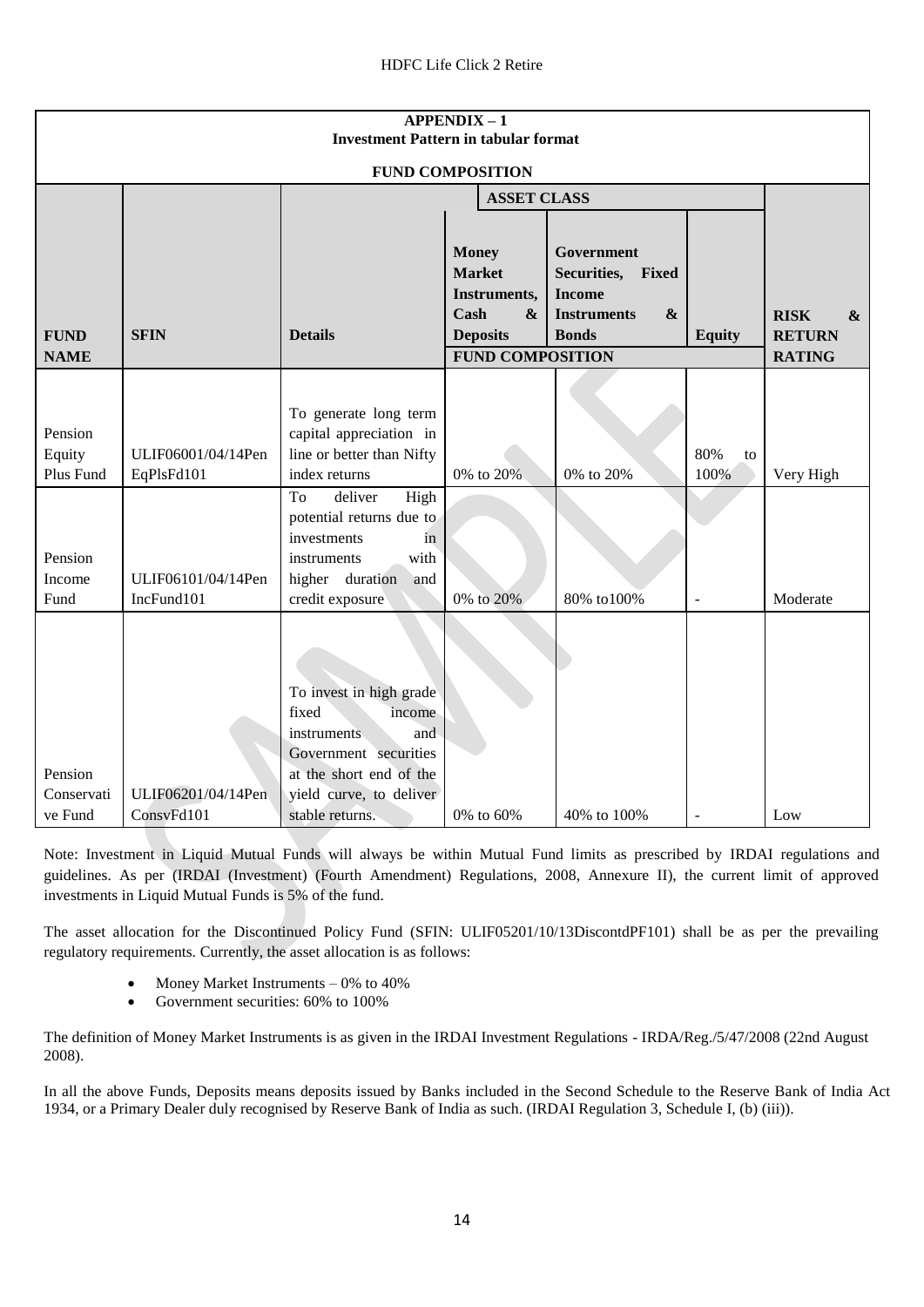#### **Part F**

## **1. Exclusions**

There are no exclusions under this Policy.

## **2. Age Admitted**

In case you have not provided proof of age of the Life Assured with the Proposal, you will be required to furnish such proof of age of the Life Assured as is acceptable to us and have the age admitted. In the event the age so admitted ("Correct Age") during the Policy Term is found to be different from the age declared in the Proposal, without prejudice to our rights and remedies including those under the Insurance Act, 1938 as amended from time to time, we shall take one of the following actions

i) If eligible for the Policy basis the Correct Age, the Policy shall continue as per the terms and conditions contained herein ii) If ineligible for the Policy basis the Correct Age, the Policy shall be void-ab-initio and the Fund Value will be returned without interest after deducting all applicable charges like medical (if any), Stamp Duty(if any), etc.

## **3. Claim Procedure**

(1) Vesting Benefit: The Vesting Benefit will be paid if and only if:

- i. The Policy has matured and the Life Assured is alive on the Vesting Date,
- ii. No claim has been made on the Policy,
- iii. The Policy has not been discontinued or surrendered or cancelled or terminated, and
- iv. All relevant documents including the original Policy document in support of your claim have been provided to the Company.
- (2) Death Benefit: The Death Benefit will be paid if and only if:
- i. The death of the Life Assured has occurred before the Vesting Date,
- ii. The standard Policy provisions specified in Part F Clause 1 (Exclusions) and Part F Clause 8 (Incorrect Information and Non Disclosure) are not attracted,
- iii. The Policy has not been discontinued or surrendered or cancelled or terminated, and
- iv. All relevant documents in support of the claim have been provided to the Company. These would normally include the following:

Basic documentation for all claims:

- a. Completed claim form, (including NEFT details and bank account proof as specified in the claim form);
- b. Original Policy;
- c. Original or copy Death Certificate issued by Municipal Authority/ Gram Panchayat / Tehsildar (attested by issuing authority);
- d. Original or copy of certificate of doctor certifying death (attested by issuing authority); and
- e. Claimant's identity and residence proof.

Additional records (if death is due to natural causes):

a. Original or copy of past and current medical records (Indoor case paper, admission notes, discharge summary) attested by Hospital authorities.

Additional records (if death is due to un-natural causes):

- a. Original or copy of First Information Report, Police Panchnama report attested by Police authorities; and
- b. Original or copy of Post mortem report attested by Hospital authority.

Note:

- a. In case original documents are submitted, attestation on the document by authorities is not required.
- b. Depending on the circumstances of the death, further documents may be called for as we deem fit.

The claim is required to be intimated to us within a period of three years from the date of death. However, we may condone the delay in claim intimation, if any, where the delay is proved to be for reasons beyond the control of the claimant.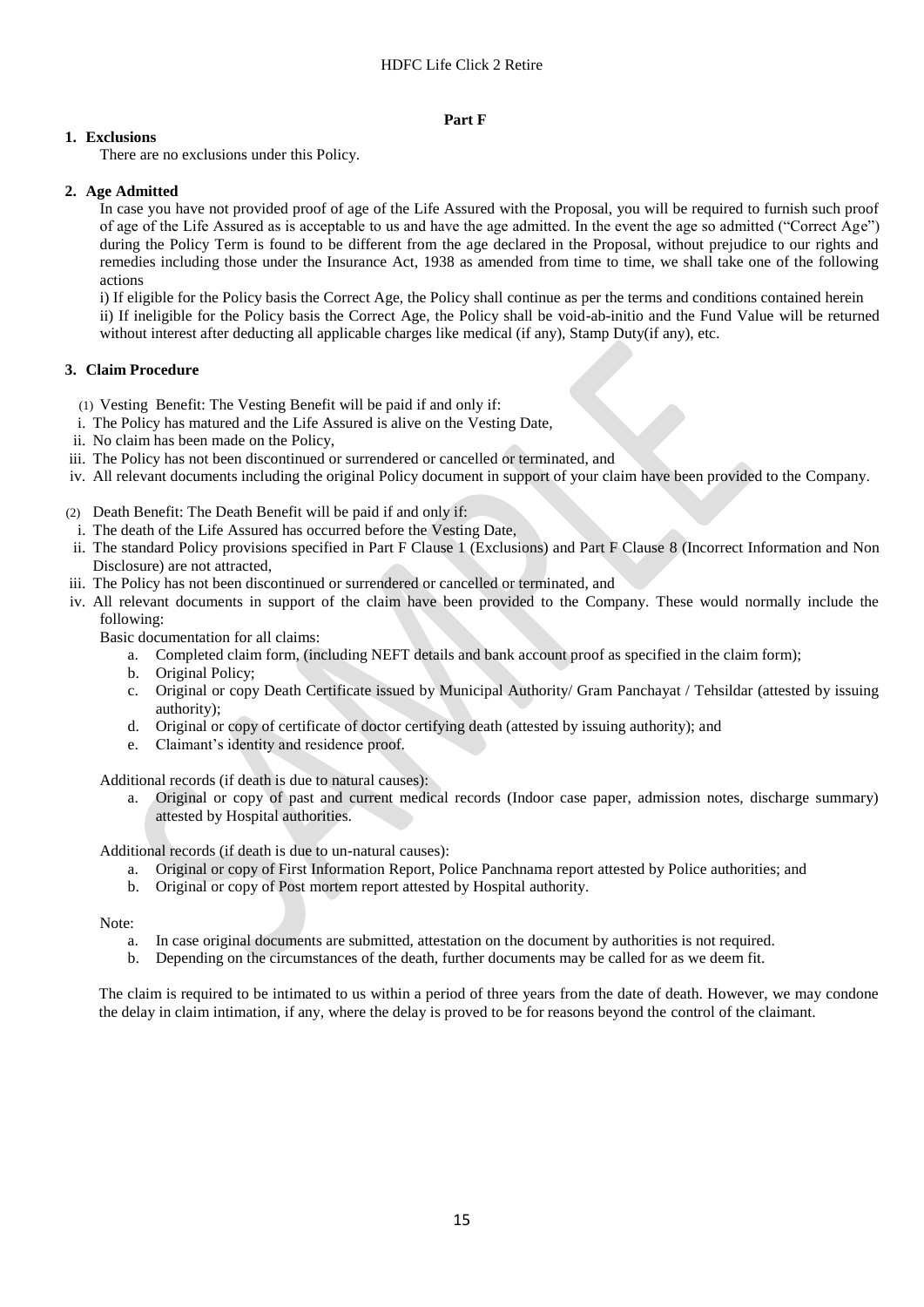### **4. Assignment or Transfer**

This Policy cannot be assigned or transferred

### **5. Nomination**

The Policyholder can nominate a person/ persons in accordance with Section 39 of the Insurance Act, 1938 as amended from time to time. Simplified version of the provisions of Section 39 is enclosed in Annexure I for reference.

### **6. Issuance of Duplicate Policy:**

The Policyholder can request for a duplicate copy of the Policy at HDFC Life offices or through Certified Financial Consultant (Insurance Agent) who advised you while taking this Policy. While making an application for duplicate Policy the Policyholder is required to submit a notarized original indemnity bond on a stamp paper. Additional charges may be applicable for issuance of the duplicate Policy.

## **7. Force Majeure**

(1) We will value the Funds on each day that the financial markets are open. However, we may value the Funds less frequently in extreme circumstances external to us, where the value of the assets is too uncertain. In such circumstances, we may defer the valuation of assets for up to 30 days until we feel that certainty as to the value of assets has resumed. The deferment of the valuation of assets will be with prior approval from IRDAI.

(2) We will make investments as per the Fund details. However, we reserve the right to change the exposure of all/any Fund to money market instruments to 100% only in extreme situations, economic situations, war/war-like situations, terror situations. The same will be put back as per the base investment policy once the situation has corrected.

Some examples of extreme circumstances referred to above are:

- (i) When one or more stock exchanges which provide a basis for valuation for a substantial portion of the assets of the Fund are closed other than for ordinary holidays.
- (ii) When, as a result of political, economic, monetary or any circumstances out of our control, the disposal or valuation of the assets of the Unit Fund are not reasonable or would not reasonably be practicable without being detrimental to the interests of the remaining unit holders.
- (iii) During periods of extreme volatility of markets during which surrenders and switches would, in our opinion, be detrimental to the interests of the existing unit holders of the Fund.
- (iv) In the case of natural calamities, strikes, war, civil unrest, riots and bandhs.
- (v) In the event of any force majeure or disaster that affects our normal functioning.
- (vi) If so directed by the IRDAI.

The Policyholder shall be notified of such a situation, if it arises.

### **8. Incorrect Information and Non-Disclosure**

Fraud, misrepresentation and forfeiture would be dealt with in accordance with provisions of Section 45 of the Insurance Act 1938 as amended from time to time. Simplified version of the provisions of Section 45 is enclosed in Annexure II for reference.

### **9. Taxes**

(1) Indirect Taxes

Service Tax and Cess shall be levied as applicable. Any taxes, statutory levy becoming applicable in future may become payable by you by any method including by levy of an additional monetary amount in addition to premium and or charges.

(2) Direct Taxes

Tax, if any will be deducted at the applicable rate from the payments made under the Policy, as per the provisions of the Income Tax Act, 1961 as amended from time to time.

### **10.Modification, Amendment, Re-enactment of or to the Insurance laws and rules, regulations, guidelines, clarifications, circulars etc. thereunder**

- (1) This Policy is subject to-
	- (i) The Insurance Act, 1938 as amended from time to time,
	- (ii) Amendments, modifications (including re-enactment) as may be made from time to time, and
	- (iii) Other such relevant Regulations, Rules, Laws, Guidelines, Circulars, Enactments etc as may be introduced thereunder from time to time.
- (2) We reserve the right to change any of these Policy Provisions / terms and conditions in accordance with changes in applicable Regulations or Laws, and where required, with IRDAI's approval.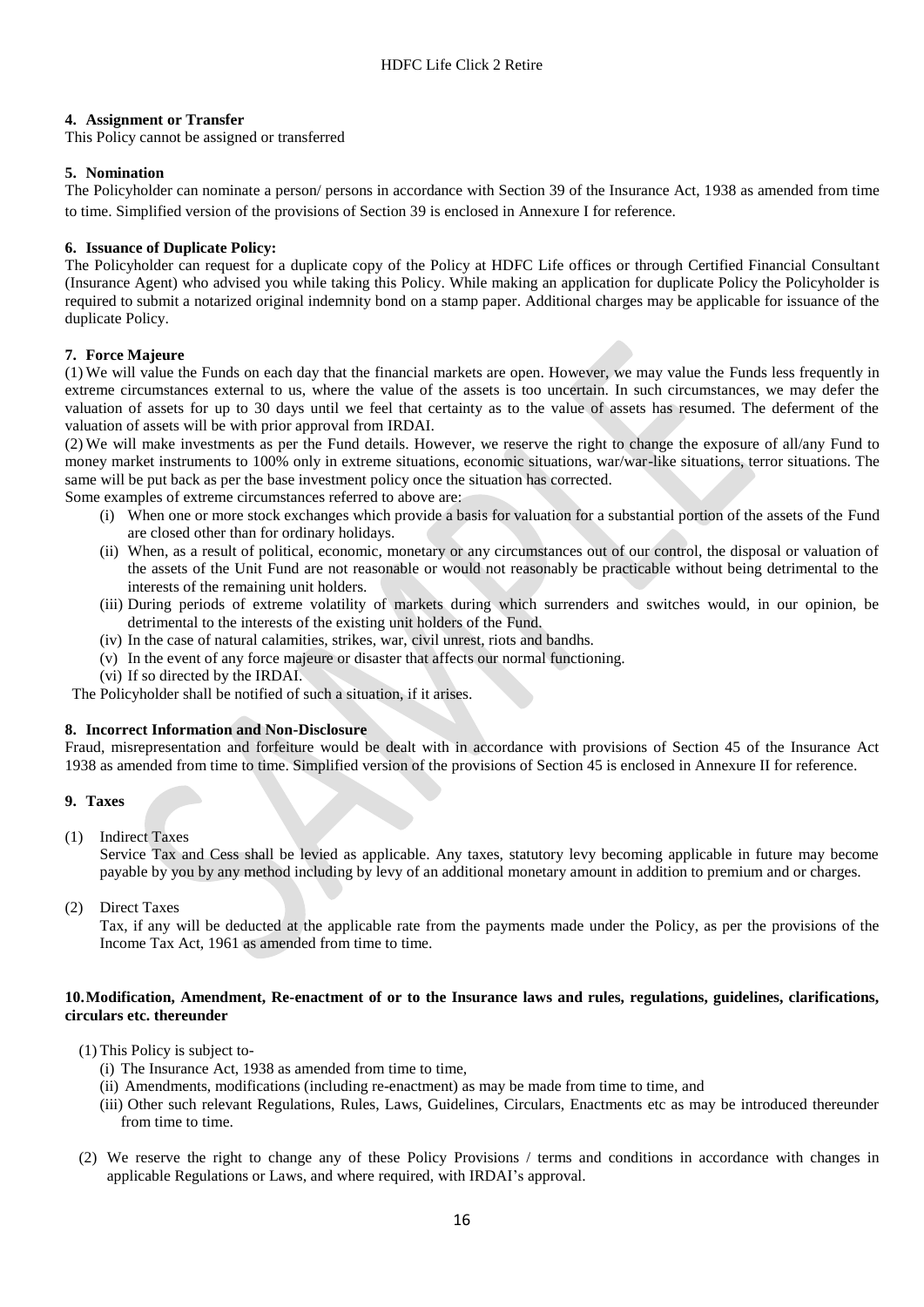- (3) We are required to obtain prior approval from the IRDAI before making any material changes to these provisions, except for changes of regulatory / statutory nature.
- (4) We reserve the right to require submission by you of such documents and proof at all life stages of the Policy as may be necessary to meet the requirements under Anti- money Laundering/Know Your Customer norms and as may be laid down by IRDAI and other regulators from time to time.

### **11.Jurisdiction:**

This Policy shall be governed by the laws of India and the Indian Courts shall have jurisdiction to settle any disputes arising under the Policy.

#### **12. Notices**

Any notice, direction or instruction given to us, under the Policy, shall be in writing and delivered by hand, post, facsimile or from registered electronic mail ID to:

HDFC Standard Life Insurance Company Limited, 11th Floor, Lodha Excelus, Apollo Mills Compound, N.M. Joshi Marg, Mahalaxmi, Mumbai - 400011.

Registered Office: Lodha Excelus, 13th Floor, Apollo Mills Compound, N.M. Joshi Marg, Mahalaxmi, Mumbai - 400011. E-mail: service@hdfclife.com

Or such other address as may be informed by us.

Similarly, any notice, direction or instruction to be given by us, under the Policy, shall be in writing and delivered by hand, post, courier, facsimile or registered electronic mail ID to the updated address in the records of the Company.

You are requested to communicate any change in address, to the Company supported by the required address proofs to enable the Company to carry out the change of address in its systems. The onus of intimation of change of address lies with the Policyholder. An updated contact detail of the Policyholder will ensure that correspondences from the Company are correctly addressed to the Policyholder at the latest updated address.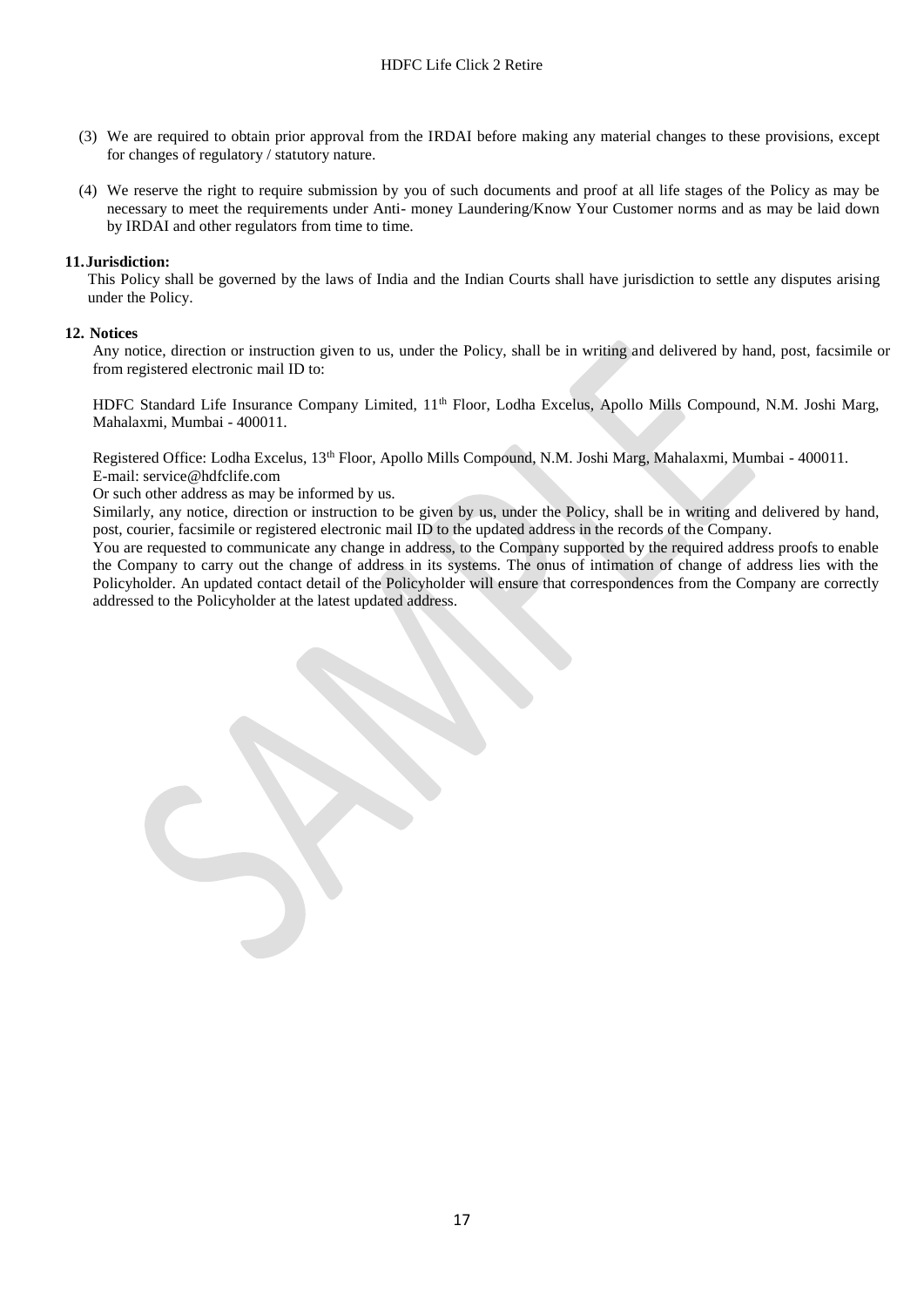#### **Part G**

1. **Complaint Resolution Process** The customer can contact us on the below mentioned number/id in case of any complaint/ grievance:

Grievance Redressal Officer HDFC Standard Life Insurance Company Limited 11th Floor, Lodha Excelus, Apollo Mills Compound, N. M. Joshi Marg, Mahalaxmi, Mumbai, Maharashtra - 400011 Helpline number: 18602679999 (Local charges apply) E-mail: [service@hdfclife.com](mailto:service@hdfclife.com)

- (i) All grievances (Service and sales) received by the Company will be responded to within the prescribed regulatory Turn Around Time (TAT) of 14 days.
- (ii) Written request or email from the registered email id is mandatory.
- (iii) If required, we will investigate the complaints by taking inputs from the customer over the telephone or through personal meetings.
- (iv) We will issue an acknowledgement letter to the customer within 3 working days of the receipt of complaint.
- (v) The acknowledgement that is sent to the customer has the details of the complaint number, the Policy number and the Grievance Redressal Officer's name who will be handling the complaint of the customer.
- (vi) If the customer's complaint is addressed within 3 days, the resolution communication will also act as the acknowledgment of the complaint.
- (vii) The final letter of resolution will offer redressal or rejection of the complaint along with the reason for doing the same.
- (viii) In case the customer is not satisfied with the decision sent to him or her, he or she may contact our Grievance Redressal Officer within 8 weeks of the receipt of the communication at any of the touch points mentioned in the document, failing which, we will consider the complaint to be satisfactorily resolved.
- (ix) The following is the escalation matrix in case there is no response within the prescribed timelines or if you are not satisfied with the response. The number of days specified in the below- mentioned escalation matrix will be applicable from the date of escalation.

| Level                                                                           | <b>Designation</b>                               | <b>Response Time</b> |
|---------------------------------------------------------------------------------|--------------------------------------------------|----------------------|
| 1st Level                                                                       | Sr. Manager - Customer Relations                 | 10 working days      |
| 2nd Level (for response not received from   Vice President - Customer Relations |                                                  | 10 working days      |
| Level $1)$                                                                      |                                                  |                      |
| Final Level (for response not received                                          | Sr. Vice President and Head Customer Relations & | 3 working days       |
| from Level 2)                                                                   | Principal Grievance Redressal Officer            |                      |

You are requested to follow the aforesaid matrix to receive satisfactory response from us.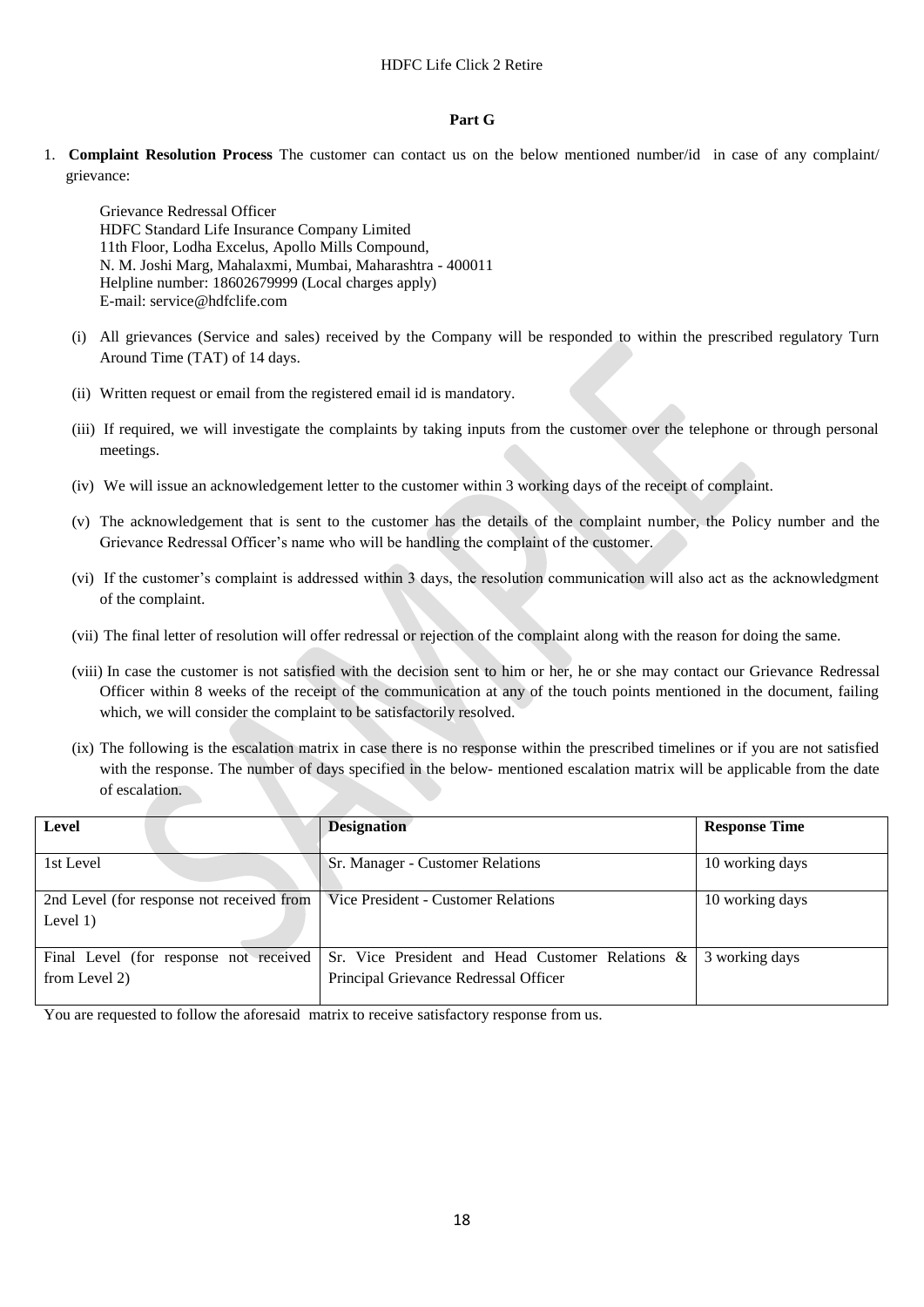- (xi) If you are not satisfied with the response or do not receive a response from us within 14 days, you may approach the Grievance Cell of the Insurance Regulatory and Development Authority of India (IRDAI) on the following contact details:
	- IRDAI Grievance Call Centre (IGCC) TOLL FREE NO:155255
	- Email ID: complaints@irda.gov.in
	- Online- You can register your complaint online at http://www.igms.irda.gov.in/
	- Address for communication for complaints by fax/paper: Consumer Affairs Department Insurance Regulatory and Development Authority of India 9th floor, United India Towers, Basheerbagh Hyderabad – 500 029, Telangana State (India) Fax No: 91- 40 – 6678 9768
- 2. In the event you are dissatisfied with the response provided by us, you may approach the Insurance Ombudsman in your region. The contact details of the Insurance Ombudsman are provided below.

## **a. Details and addresses of Insurance Ombudsman**

| <b>Office of the Ombudsman</b> | <b>Contact Details</b>                           | <b>Areas of Jurisdiction</b> |
|--------------------------------|--------------------------------------------------|------------------------------|
| <b>AHMEDABAD</b>               | Office of the Insurance Ombudsman,               | Gujarat , Dadra & Nagar      |
|                                | 2nd Floor, Ambica House,                         | Haveli, Daman and Diu        |
|                                | Nr. C.U. Shah College, Ashram Road,              |                              |
|                                | AHMEDABAD-380 014.                               |                              |
|                                | Tel.:- 079-27545441/27546139 Fax: 079-27546142   |                              |
|                                | Email: bimalokpal.ahmedabad@gbic.co.in           |                              |
| <b>BHOPAL</b>                  | Office of the Insurance Ombudsman,               | Madhya<br>Pradesh<br>&       |
|                                | 2nd Floor, Janak Vihar Complex,                  | Chhattisgarh                 |
|                                | 6, Malviya Nagar, Opp. Airtel, Near New Market,  |                              |
|                                | BHOPAL(M.P.)-462 003.                            |                              |
|                                | Tel.:- 0755-2769201/9202 Fax: 0755-2769203       |                              |
|                                | Email: bimalokpal.bhopal@gbic.co.in              |                              |
| <b>BHUBANESHWAR</b>            | Office of the Insurance Ombudsman,               | Orissa                       |
|                                | 62, Forest Park,                                 |                              |
|                                | BHUBANESHWAR-751 009.                            |                              |
|                                | Tel.:- 0674-2596455/2596003 Fax: 0674-2596429    |                              |
|                                | Email: bimalokpal.bhubaneswar@gbic.co.in         |                              |
| <b>BENGALURU</b>               | Office of the Insurance Ombudsman,               | Karnataka                    |
|                                | 24th Main Road, Jeevan Soudha Bldg.              |                              |
|                                | JP Nagar, 1st Phase,                             |                              |
|                                | Bengaluru $-560025$ .                            |                              |
|                                | Tel No: 080-22222049/22222048                    |                              |
|                                | Email: bimalokpal.bengaluru @gbic.co.in          |                              |
| <b>CHANDIGARH</b>              | Office of the Insurance Ombudsman,               | Punjab, Haryana, Himachal    |
|                                | S.C.O. No.101-103,2nd Floor,                     | Pradesh, Jammu & Kashmir,    |
|                                | Batra Building, Sector 17-D,                     | Chandigarh                   |
|                                | CHANDIGARH-160 017.                              |                              |
|                                | Tel.:- 0172-2706468/2705861 Fax: 0172-2708274    |                              |
|                                | Email: bimalokpal.chandigarh@gbic.co.in          |                              |
| <b>CHENNAI</b>                 | Office of the Insurance Ombudsman,               | Tamil Nadu, Pondicherry      |
|                                | Fathima Akhtar Court,                            | Town and Karaikal (which     |
|                                | 4th Floor, 453 (old 312),                        | are part of Pondicherry)     |
|                                | Anna Salai, Teynampet,                           |                              |
|                                | CHENNAI-600 018.                                 |                              |
|                                | Tel.:- 044-24333668 /24335284  Fax: 044-24333664 |                              |
|                                | Email: bimalokpal.chennai@gbic.co.in             |                              |
| <b>NEW DELHI</b>               | Office of the Insurance Ombudsman,               | Delhi                        |
|                                | 2/2 A, Universal Insurance Bldg.,                |                              |
|                                | Asaf Ali Road,                                   |                              |
|                                | NEW DELHI-110 002.                               |                              |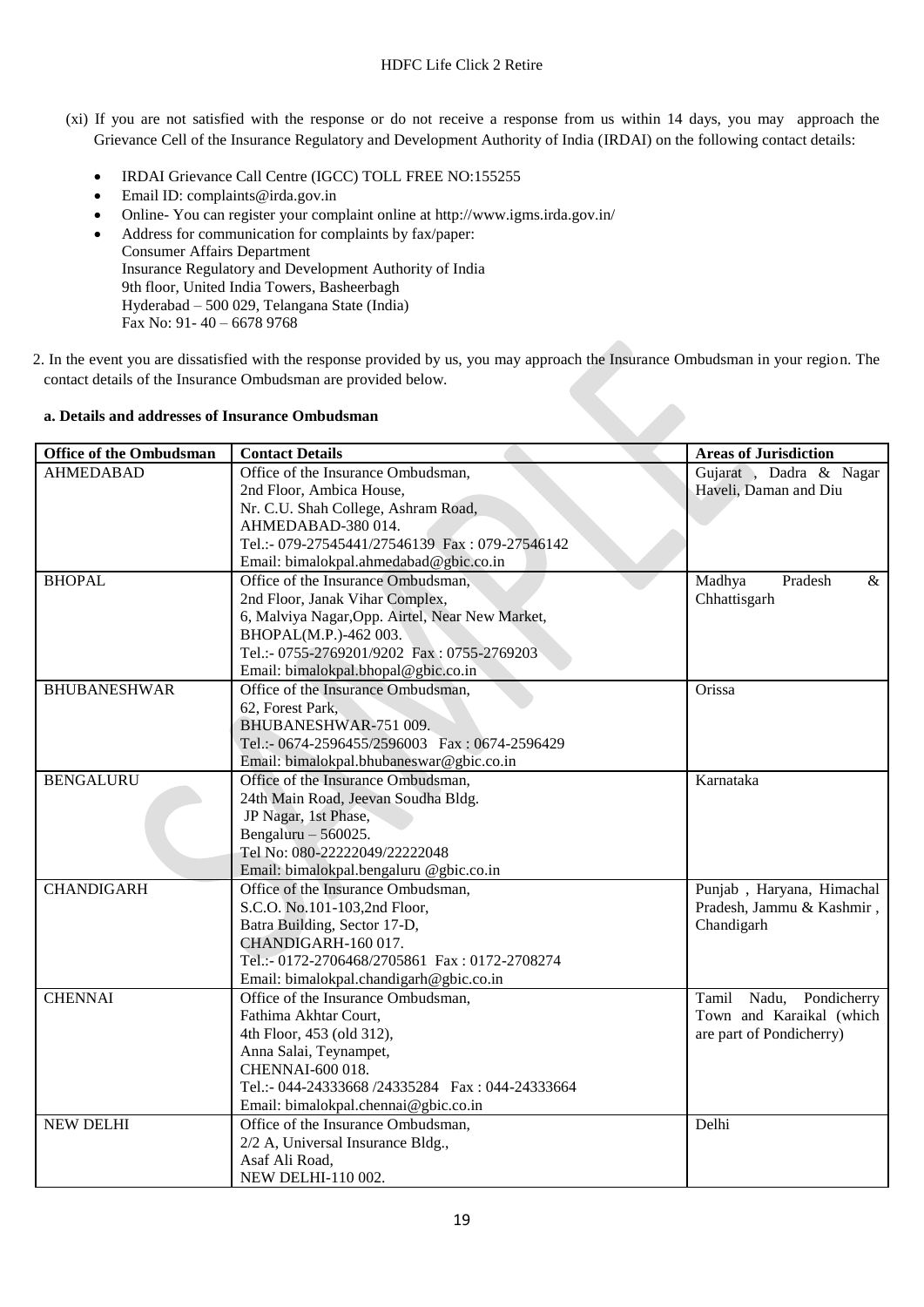|                  | Tel.:- 011-23237539/23232481  Fax: 011-23230858<br>Email: bimalokpal.delhi@gbic.co.in |                                              |
|------------------|---------------------------------------------------------------------------------------|----------------------------------------------|
| <b>GUWAHATI</b>  | Office of the Insurance Ombudsman,                                                    | Meghalaya,<br>Assam                          |
|                  | "Jeevan Nivesh", 5th Floor,                                                           | $\ddot{\phantom{0}}$<br>Manipur,<br>Mizoram, |
|                  | Near Panbazar Overbridge, S.S. Road,                                                  | Arunachal<br>Pradesh,                        |
|                  | GUWAHATI-781 001 (ASSAM).                                                             | Nagaland and Tripura                         |
|                  | Tel.:- 0361-2132204/5  Fax: 0361-2732937                                              |                                              |
|                  | Email: bimalokpal.guwahati@gbic.co.in                                                 |                                              |
| <b>HYDERABAD</b> | Office of the Insurance Ombudsman,                                                    | Andhra Pradesh, Telangana,                   |
|                  | 6-2-46, 1st Floor, Moin Court,                                                        | Yanam and part of Territory                  |
|                  | A.C. Guards, Lakdi-Ka-Pool,                                                           | of Pondicherry                               |
|                  | HYDERABAD-500 004.                                                                    |                                              |
|                  | Tel: 040-65504123/23312122  Fax: 040-23376599                                         |                                              |
|                  | Email: bimalokpal.hyderabad@gbic.co.in                                                |                                              |
| <b>JAIPUR</b>    | Office of the Insurance Ombudsman,                                                    | Rajasthan                                    |
|                  | Ground Floor, Jeevan Nidhi II,                                                        |                                              |
|                  | Bhawani Singh Road,                                                                   |                                              |
|                  | Jaipur - 302005                                                                       |                                              |
|                  | Tel: 0141-2740363                                                                     |                                              |
|                  | Email: bimalokpal.jaipur@gbic.co.in                                                   |                                              |
| <b>KOCHI</b>     | Office of the Insurance Ombudsman,                                                    | Kerala , Lakshadweep                         |
|                  | 2nd Floor, CC 27/2603, Pulinat Bldg.,                                                 | Mahe $-$ a part of Pondicherry               |
|                  | Opp. Cochin Shipyard, M.G. Road,                                                      |                                              |
|                  | ERNAKULAM-682015.                                                                     |                                              |
|                  | Tel: 0484-2358759/2359338  Fax: 0484-2359336                                          |                                              |
|                  | Email: bimalokpal.ernakulam@gbic.co.in                                                |                                              |
| <b>KOLKATA</b>   | Office of the Insurance Ombudsman,                                                    | West Bengal , Bihar ,                        |
|                  | Hindustan Building. Annexe,                                                           | Jharkhand and Andaman &                      |
|                  | 4th Floor, C.R. Avenue,                                                               | Nicobar Islands, Sikkim                      |
|                  | KOLKATA-700 072.                                                                      |                                              |
|                  | Tel: 033-22124339/22124340 Fax: 033-22124341                                          |                                              |
|                  | Email: bimalokpal.kolkata@gbic.co.in                                                  |                                              |
| <b>LUCKNOW</b>   | Office of the Insurance Ombudsman,                                                    | Uttar<br>Pradesh<br>and                      |
|                  | Jeevan Bhawan, Phase-2,                                                               | Uttaranchal                                  |
|                  | 6th Floor, Nawal Kishore Road,                                                        |                                              |
|                  | Hazaratganj,                                                                          |                                              |
|                  | LUCKNOW-226 001.                                                                      |                                              |
|                  | Tel: 0522-2231331/2231330 Fax: 0522-2231310                                           |                                              |
|                  | Email: bimalokpal.lucknow@gbic.co.in                                                  |                                              |
| <b>MUMBAI</b>    | Office of the Insurance Ombudsman,                                                    | Goa, Mumbai Metropolitan                     |
|                  | 3rd Floor, Jeevan Seva Annexe,                                                        | Region<br>excluding<br>Navi                  |
|                  | S.V. Road, Santacruz(W),                                                              | Mumbai & Thane                               |
|                  | MUMBAI-400 054.                                                                       |                                              |
|                  | Tel: 022-26106928/26106552<br>Fax: $022 - 26106052$                                   |                                              |
|                  | Email: bimalokpal.mumbai@gbic.co.in                                                   |                                              |
| <b>PUNE</b>      | 2nd Floor, Jeevan Darshan,                                                            | Maharashtra Area of Navi                     |
|                  | N.C. Kelkar Road,                                                                     | Mumbai<br>Thane<br>and                       |
|                  | Narayanpet,                                                                           | Mumbai<br>excluding                          |
|                  | PUNE - 411030.                                                                        | Metropolitan Region                          |
|                  | Tel: 020-32341320                                                                     |                                              |
|                  | Email: bimalokpal.pune@gbic.co.in                                                     |                                              |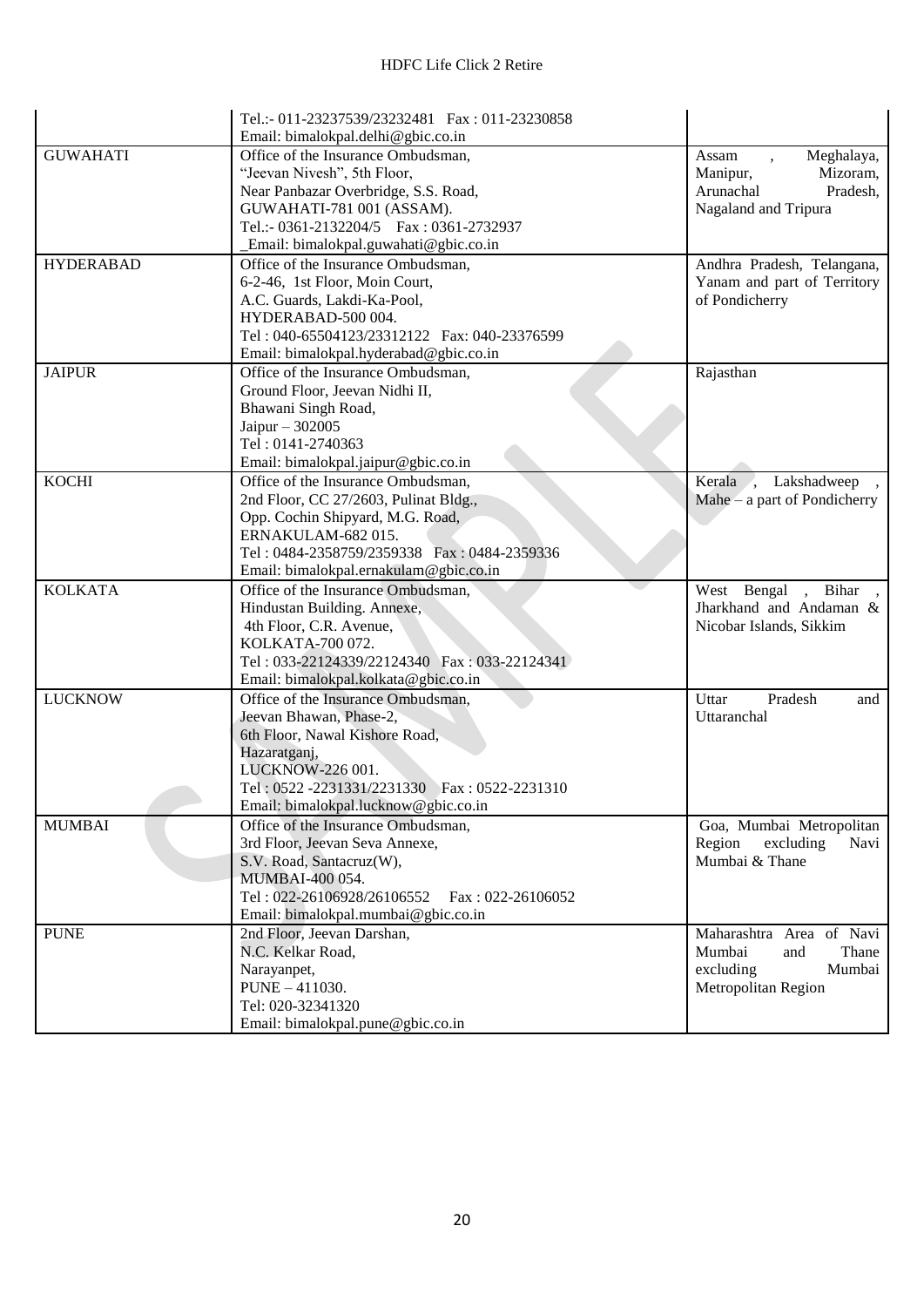## **b. Power of Ombudsman-**

- The Ombudsman may receive and consider-
- [\(i\)](http://indiankanoon.org/doc/160521836/) complaints under rule 13 of Redressal of Public Grievances Rules , 1998;
- [\(ii\)](http://indiankanoon.org/doc/156757242/) any partial or total repudiation of claims by the Company;
- [\(iii\)](http://indiankanoon.org/doc/163591613/) any dispute in regard to Premium paid or payable in terms of the Policy;
- [\(iv\)](http://indiankanoon.org/doc/31367799/) any dispute on the legal construction of the Policy insofar as such disputes relate to claims;
- [\(v\)](http://indiankanoon.org/doc/26463888/) delay in settlement of claims;
- [\(vi\)](http://indiankanoon.org/doc/47238858/) non-issue of any insurance document to customers after receipt of Premium.

## **c. Manner in which complaint is to be made -**

- [\(i\)](http://indiankanoon.org/doc/160481793/) Policyholder who has a grievance against the Company, may himself or through his legal heirs make a complaint in writing to the Ombudsman within whose jurisdiction the branch or office of the Company complained against is located.
- [\(ii\)](http://indiankanoon.org/doc/116915928/) The complaint shall be in writing duly signed by the complainant or through his legal heirs and shall state clearly the name and address of the complainant, the name of the branch or office of the Company against which the complaint is made, the fact giving rise to complaint supported by documents, if any, relied on by the complainant, the nature and extent of the loss caused to the complainant and the relief sought from the Ombudsman.
- [\(iii\)](http://indiankanoon.org/doc/99464357/) No complaint to the Ombudsman shall lie unless -

[\(a\)](http://indiankanoon.org/doc/87794950/) The complainant had before making a complaint to the Ombudsman made a written representation to the Company named in the complaint and either the Company had rejected the complaint or the complainant had not received any reply within a period of one month after the Company received his representation or the complainant is not satisfied with the reply given to him by the Company;

[\(b\)](http://indiankanoon.org/doc/84880221/) The complaint is made not later than one year after the Company had rejected the representation or sent its final reply on the representation of the complainant; and

[\(c\)](http://indiankanoon.org/doc/116794480/) The complaint is not on the same subject-matter, for which any proceedings before any court, or Consumer Forum or arbitrator is pending or were so earlier.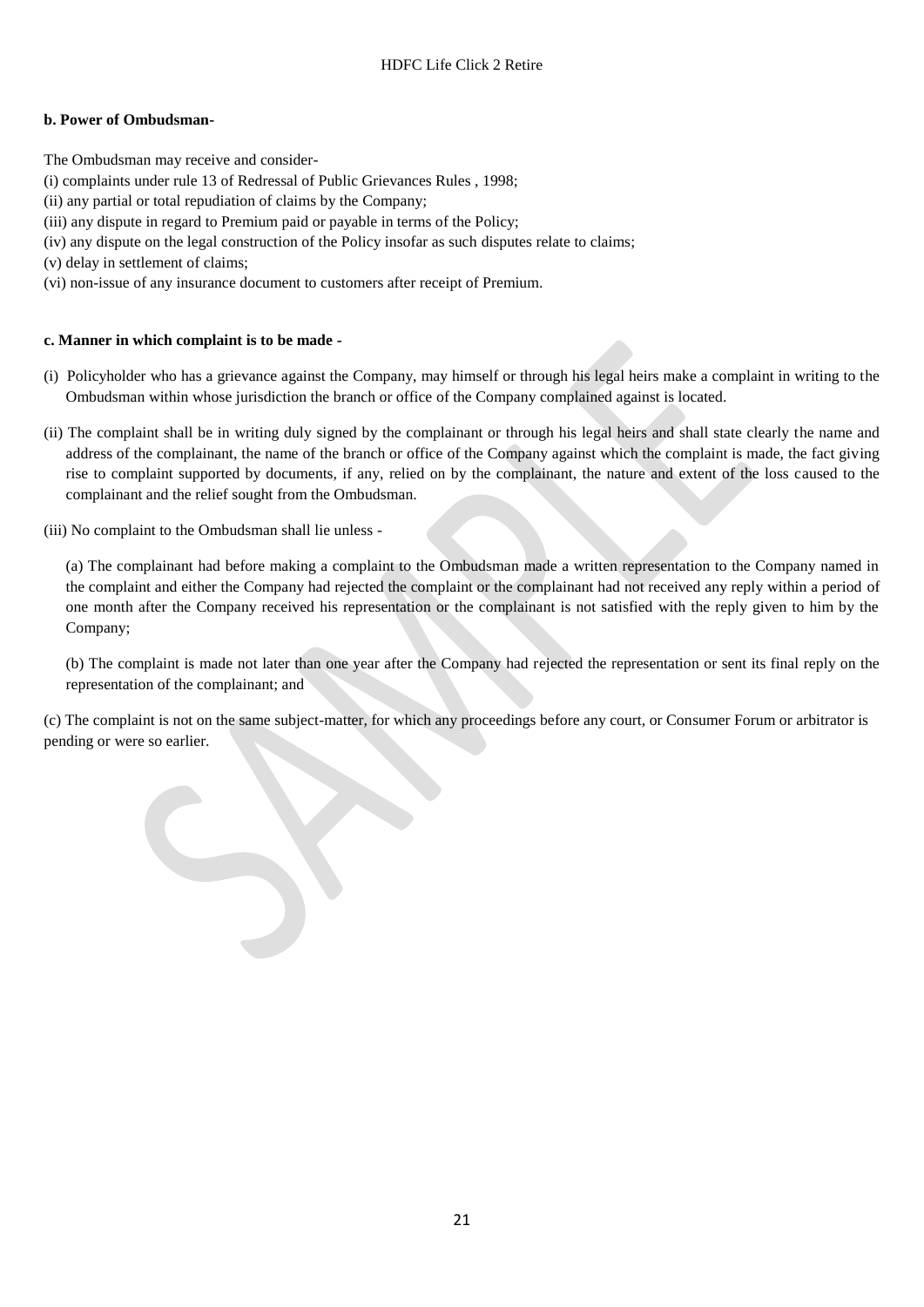#### **Annexure I**

### **Section 39 - Nomination by policyholder**

Nomination of a life insurance Policy is as below in accordance with Section 39 of the Insurance Act, 1938 as amended by Insurance Laws (Amendment) Act, 2015 dated 23.03.2015. The extant provisions in this regard are as follows:

- 1) The policyholder of a life insurance on his own life may nominate a person or persons to whom money secured by the policy shall be paid in the event of his death.
- 2) Where the nominee is a minor, the policyholder may appoint any person to receive the money secured by the policy in the event of policyholder's death during the minority of the nominee. The manner of appointment to be laid down by the insurer.
- 3) Nomination can be made at any time before the maturity of the policy.
- 4) Nomination may be incorporated in the text of the policy itself or may be endorsed on the policy communicated to the insurer and can be registered by the insurer in the records relating to the policy.
- 5) Nomination can be cancelled or changed at any time before policy matures, by an endorsement or a further endorsement or a will as the case may be.
- 6) A notice in writing of Change or Cancellation of nomination must be delivered to the insurer for the insurer to be liable to such nominee. Otherwise, insurer will not be liable if a bonafide payment is made to the person named in the text of the policy or in the registered records of the insurer.
- 7) Fee to be paid to the insurer for registering change or cancellation of a nomination can be specified by the Authority through Regulations.
- 8) On receipt of notice with fee, the insurer should grant a written acknowledgement to the policyholder of having registered a nomination or cancellation or change thereof.
- 9) A transfer or assignment made in accordance with Section 38 shall automatically cancel the nomination except in case of assignment to the insurer or other transferee or assignee for purpose of loan or against security or its reassignment after repayment. In such case, the nomination will not get cancelled to the extent of insurer's or transferee's or assignee's interest in the policy. The nomination will get revived on repayment of the loan.
- 10) The right of any creditor to be paid out of the proceeds of any policy of life insurance shall not be affected by the nomination.
- 11) In case of nomination by policyholder whose life is insured, if the nominees die before the policyholder, the proceeds are payable to policyholder or his heirs or legal representatives or holder of succession certificate.
- 12) In case nominee(s) survive the person whose life is insured, the amount secured by the policy shall be paid to such survivor(s).
- 13) Where the policyholder whose life is insured nominates his (a) parents or (b) spouse or (c) children or (d) spouse and children (e) or any of them; the nominees are beneficially entitled to the amount payable by the insurer to the policyholder unless it is proved that policyholder could not have conferred such beneficial title on the nominee having regard to the nature of his title.
- 14) If nominee(s) die after the policyholder but before his share of the amount secured under the policy is paid, the share of the expired nominee(s) shall be payable to the heirs or legal representative of the nominee or holder of succession certificate of such nominee(s).
- 15) The provisions of sub-section 7 and 8 (13 and 14 above) shall apply to all life insurance policies maturing for payment after the commencement of Insurance Laws (Amendment) Act, 2015(i.e 23.03.2015)..
- 16) If policyholder dies after maturity but the proceeds and benefit of the policy has not been paid to him because of his death, his nominee(s) shall be entitled to the proceeds and benefit of the policy.
- 17) The provisions of Section 39 are not applicable to any life insurance policy to which Section 6 of Married Women's Property Act, 1874 applies or has at any time applied except where before or after Insurance Laws (Amendment) Act, 2015 a nomination is made in favour of spouse or children or spouse and children whether or not on the face of the policy it is mentioned that it is made under Section 39. Where nomination is intended to be made to spouse or children or spouse and children under Section 6 of MWP Act, it should be specifically mentioned on the policy. In such a case only, the provisions of Section 39 will not apply.

## *[Disclaimer: This is not a comprehensive list of amendments of Insurance Laws (Amendment) Act, 2015 and only a simplified version prepared for general information. Policy Holders are advised to refer to Insurance Laws (Amendment) Act, 2015 dated 23.03.2015 for complete and accurate details.*